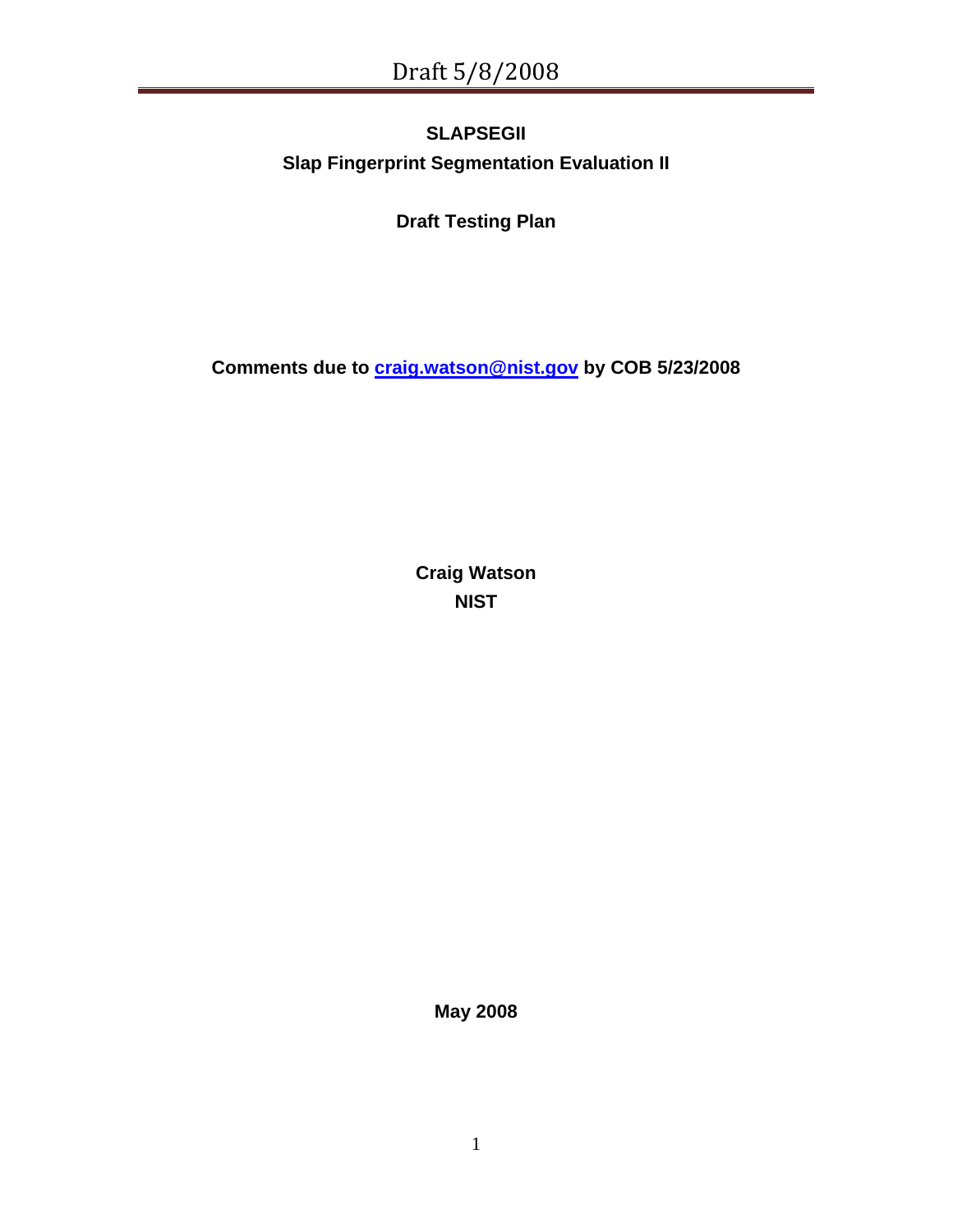# **Abstract**

In 2004, NIST conducted a fingerprint slap segmentation study [[1\]](#page-22-0) to assess the state-of-the-art in fingerprint segmentation technology. Given the development of new technology it has become necessary to reassess the current state-of-the-art of segmentation algorithms. SlapSegII will give providers of this technology the opportunity to participate multiple times as their technology improves and compare their results to previous results on a fixed standard database. The SlapSegII testing strategy, evaluation data, and measure of successful segmentation are discussed in detail in this testing plan.

# **1. Introduction/Background**

Fingerprint data is collected and maintained in the form of Ten-print cards or Identification Flats (ID Flats). Traditional Ten-print cards are comprised of the rolled impressions of the ten fingers as well as four slap impressions: the left slap (four fingers of the left hand), the right slap (the four fingers of the right hand) and the thumb slap (the left and right thumbs). Slaps are taken by pressing the four fingers of one hand onto a scanner or fingerprint card simultaneously. The Tenprint card slaps whether scanned inked cards or live-scan capture are also referred to in this document as 2 inch data which refers to the height of the capture area for the fingerprint slaps. ID Flats are Ten-print fingerprint records which are constructed by capturing three discrete impressions: left slap, right slap, and both thumbs together. For this document the ID Flats are data that was captured on new live-scan devices that use a larger platen that is 3 inches in height so this data is also referred to as 3 inch data.

Currently the Federal Bureau of Investigation (FBI) receives the majority of their fingerprint submissions electronically from live-scan devices, however, hundreds of millions of legacy fingerprint transactions are stored that were originally taken on paper cards and electronically converted. The Department of State (DOS) and Department of Homeland (DHS) US-VISIT program are migrating from 2 finger capture to 10 print ID Flats capture so the ability to evaluate and improve segmentation technology on this type of data will have a significant impact on those agencies.

# **2. Purpose of Slap Fingerprint Segmentation (SlapSeg)**

Slap fingerprints are noted for the speed at which they can be documented and processed. However, a slap record is an image of multiple fingers. Fingerprint images must be matched against individual fingerprint images, not an image of a group of fingers. Thus, it is necessary to quickly and accurately separate, or segment, the grouped image of prints into individual fingerprint images which can be used for matching.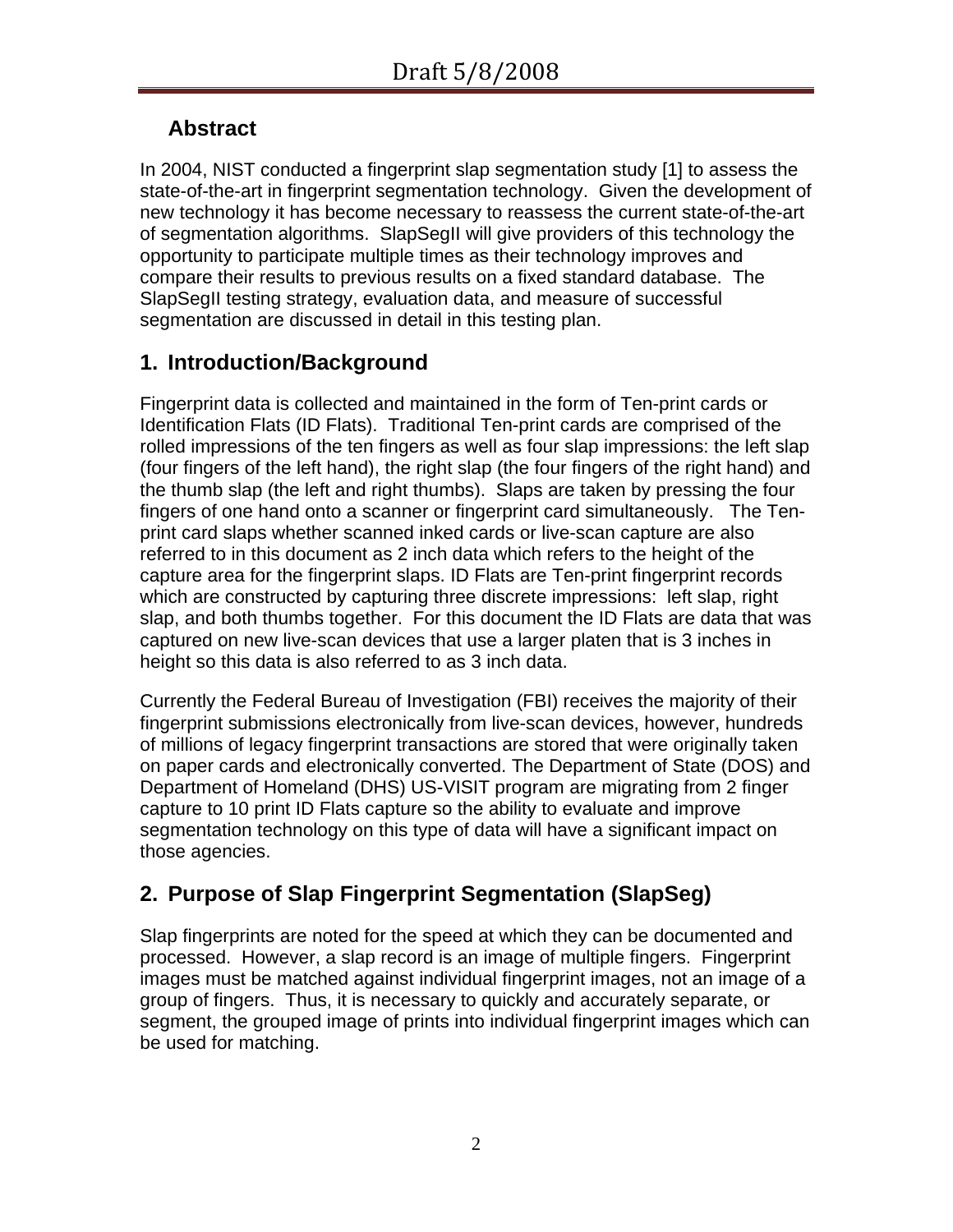# **2.1. Definition**

Slap segmentation is the process by which a single image containing four fingerprint images is divided into four images of the individual fingers or by finding the fingerprint segmentation positions and using them to separate the image into individual images at a later date. The term fingerprint segmentation positions refer to the expected positions of each of the four fingers and thumb of each hand relative to an adjacent finger of the hand. The fingerprint segmentation positions are defined in the ANSI/NIST-ITL 1-2007 data transmission standard (type-14 record) [[4](#page-22-1)] for non-rotated segmentation boxes as the x-coordinate of the left and right edge and the y-coordinate of the top and bottom edge of the segmentation box. For rotated fingerprint images, segmentation positions are the x,y coordinates of the four corners of the rotated segmentation box. For this evaluation they will be in the follow order: top-left corner, top-right, bottom-left, and top-right. Fingers are conventionally numbered as positions 1 and 6 (thumbs on the right and left hands, respectively), 2 and 7 (index fingers), 3 and 8 (middle fingers), 4 and 9 (ring fingers), and 5 and 10 (small fingers). Accurately labeling each finger is imperative for future matching efforts as well as the ability to correctly detect when fingers are not present in the image.

# **2.2. Issues**

Slap segmentation can prove difficult due to a variety of scenarios. The most common challenge scenarios include fingerprints that are not clearly separated in an image, a fingerprint which appears as multiple images in a slap, background noise, the "halo" effect, and rotation. Many of these problems are the same as those that existed in the SlapSeg04 evaluation but the use of newer 3 inch platen capture devices can reduce problems such as finger spacing and rotation.

<span id="page-2-0"></span>

**Figure 1. Middle fingers touching in slap.**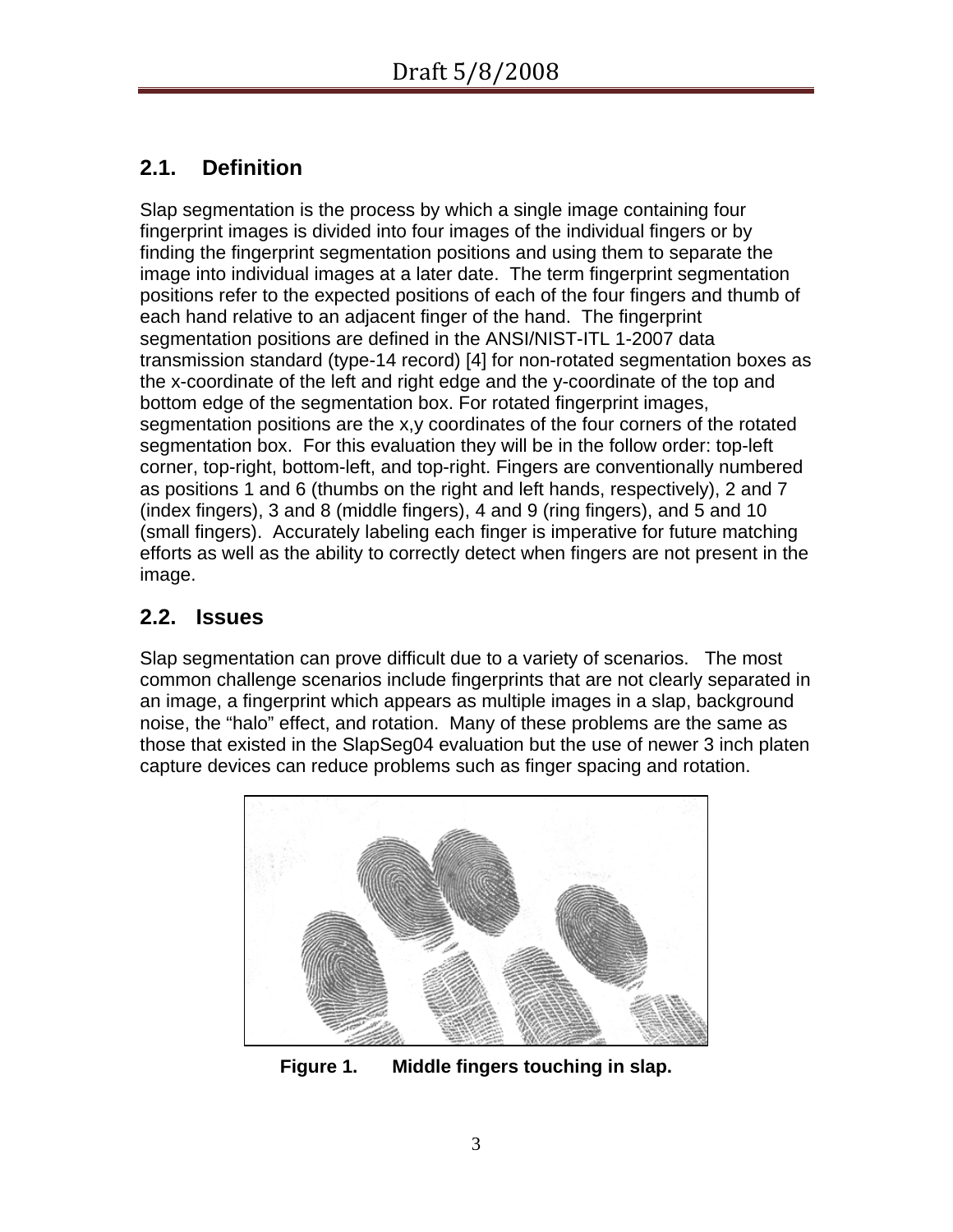Slap segmentation can be adversely affected by fingers that are not clearly separated in an image (See [Figure 1\)](#page-2-0), which could be due to finger placement at the time of capture. It is also possible that two neighboring fingerprints may have been over inked or to wet/oily at the time of capture, in which case a down sampling or an improper threshold may result in the fingerprints being detected as single component. However, the single component should not be split solely due to the large width of the detected component. The preferred method for splitting the component depends on the width of the component, the number of components detected, and the geometric relationship of the component to the other components.

At the opposite end of the spectrum, an excessively dry or under inked finger or a fingerprint captured using uneven pressure may be detected as several components due to down sampling or improper thresholding. (See [Figure 2\)](#page-3-0). Whether to merge or delete these components depends on the relationship between each sub component and the rest of the components. Segmentation algorithms often use contrast equalization to enhance ridge detail and allow for better segmentation. Though this process can sometimes improve the matching quality of the segmented fingerprint, it sometimes has the opposite effect. However, SlapSegII will not judge the effect these changes have to fingerprint image's quality in regards to matching as SlapSegII will focus on segmentation, not matching.

<span id="page-3-0"></span>

**Figure 2. Low Contrast slap image.**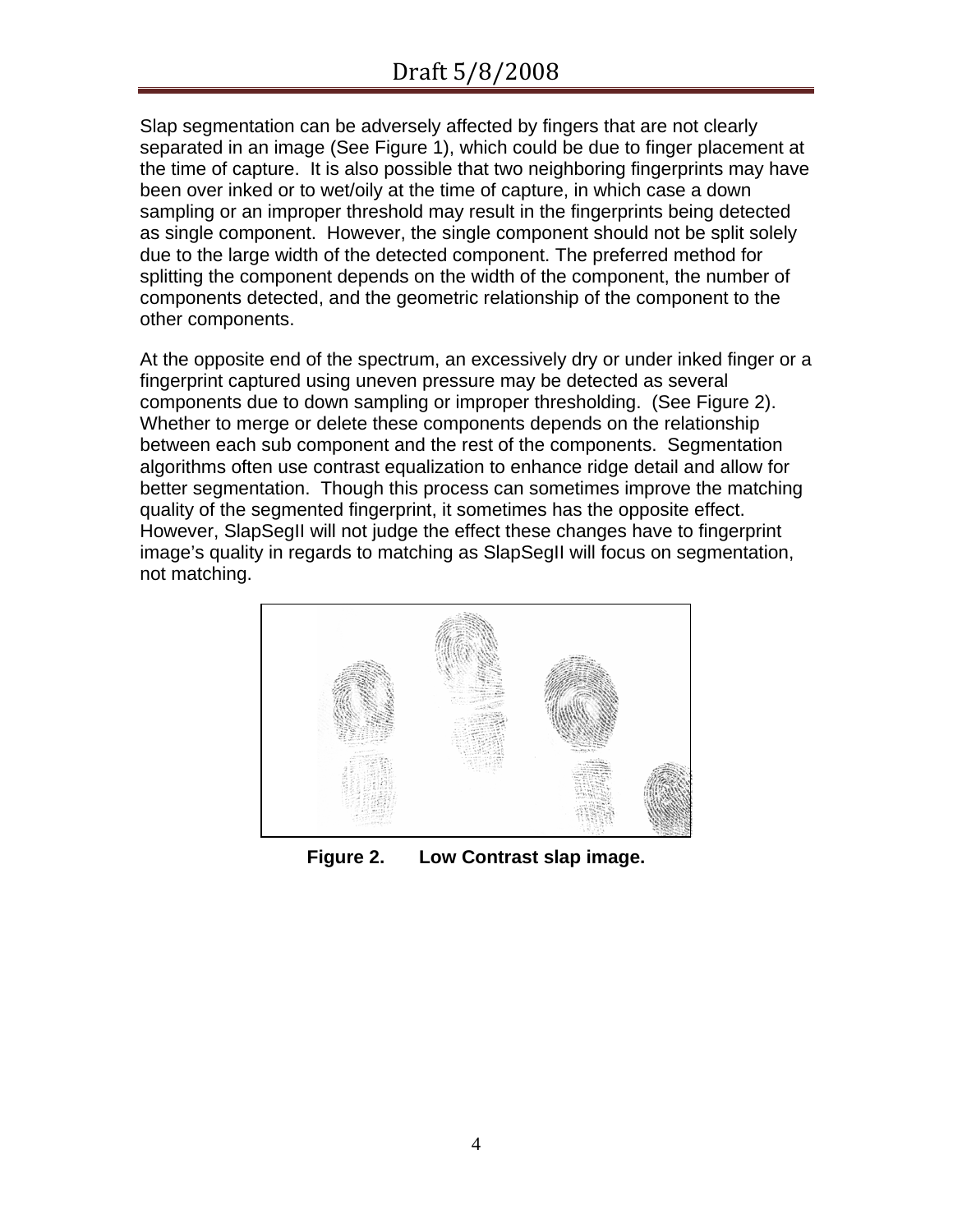Background noise such as extraneous print lines, printed letters, smudges, etc near the boundary of the slap print pose an additional challenge for segmentation. (See [Figure 3.](#page-4-0)) "Noise", which may also be caused by dirt on the platen surface of the scanner, is most problematic in low contrast images.



**Figure 3. "Noisy" slap image.** 

<span id="page-4-0"></span>The "Halo" affect can make segmentation difficult as it introduces noise to the image. (See [Figure 4](#page-4-1).) The "Halo" affect is a moisture build up on platen surface of the scanner due to temperature variations (i.e. a warm hand being placed on a cool scanning surface).

<span id="page-4-1"></span>

**Figure 4. Moisture/Condensation on the platen surface.**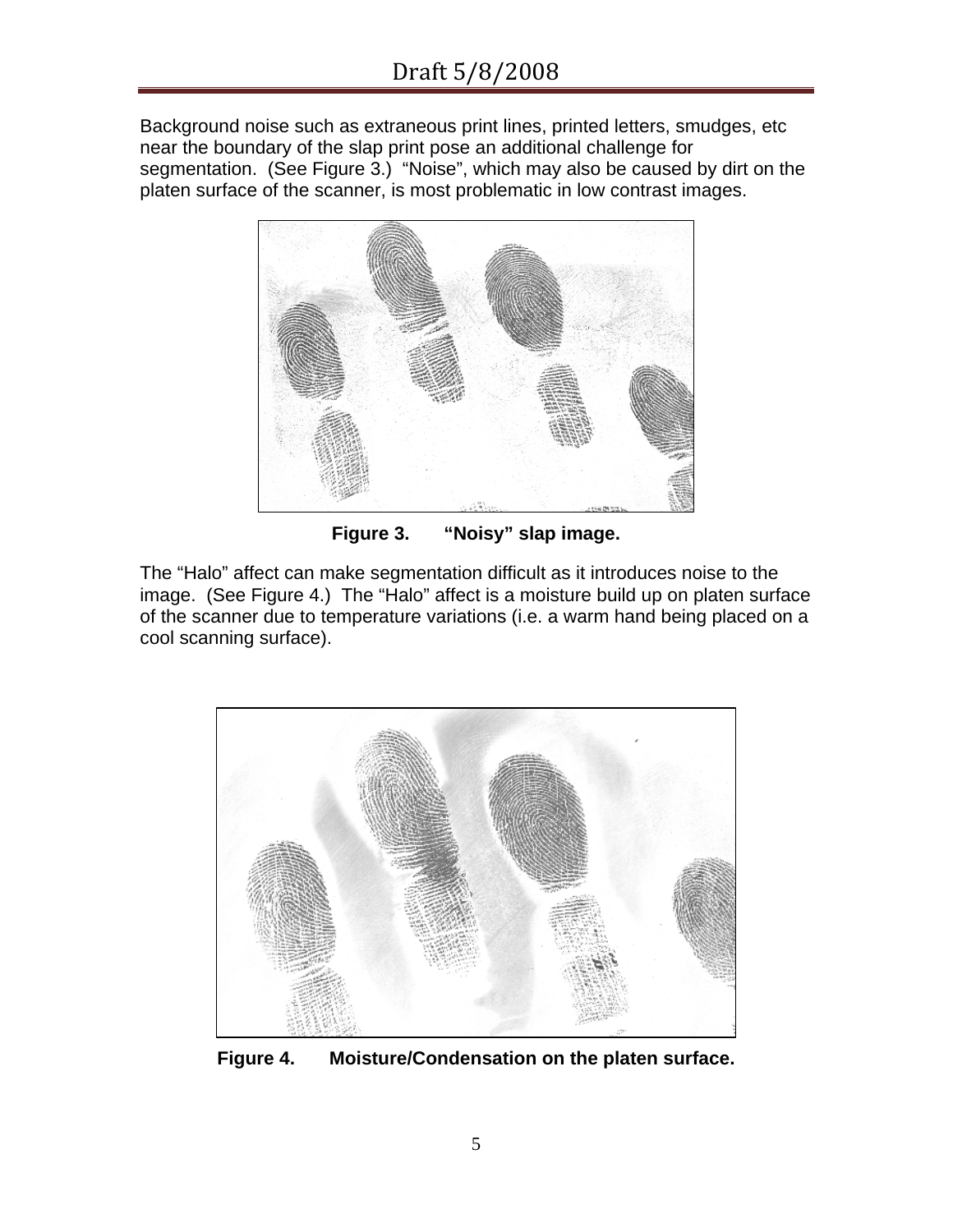Image rotation poses an additional problem when a scanner with a two inch high scanning surface is used, as well as in some older paper data which has been scanned electronically. (See [Figure 5.](#page-5-0))



**Figure 5. Slap rotation.** 

<span id="page-5-0"></span>Amputated fingers could also pose a problem during the segmentation process. Livescan capture devices should correctly identify this problem during the enrollment process, however older devices may not have captured this information and electronically converted fingerprint cards may not have the proper flags for amputation. The segmentation software may incorrectly segment an image based on missing or amputated fingers.

Often the right and left little finger are not captured or only partially captured during the slap enrollment process. Vendors may fail to find these partial little fingers or have trouble processing transactions without little fingers. While this is actually a livescan capture issue versus a segmentation issue, the resulting image can pose challenges to the segmentor.

# **3. SlapSeg 2004**

SlapSeg04 [\[1](#page-22-0)] was conducted to assess the accuracy of existing slap segmentation algorithms in segmenting slap fingerprint images into individual fingerprint images, using a variety of operational-quality slap fingerprints. The study was conducted by the National Institute of Standards and Technology (NIST) on behalf of the Department of Justice (DOJ) Justice Management Division (JMD), IDENT/IAFIS Integration Project, with the support of the US-VISIT Program Office of the Department of Homeland Security (DHS) and the Federal Bureau of Investigation (FBI).

The study, which was conducted between October and December of 2004, used rolled images to match against the segmented slaps as the measure of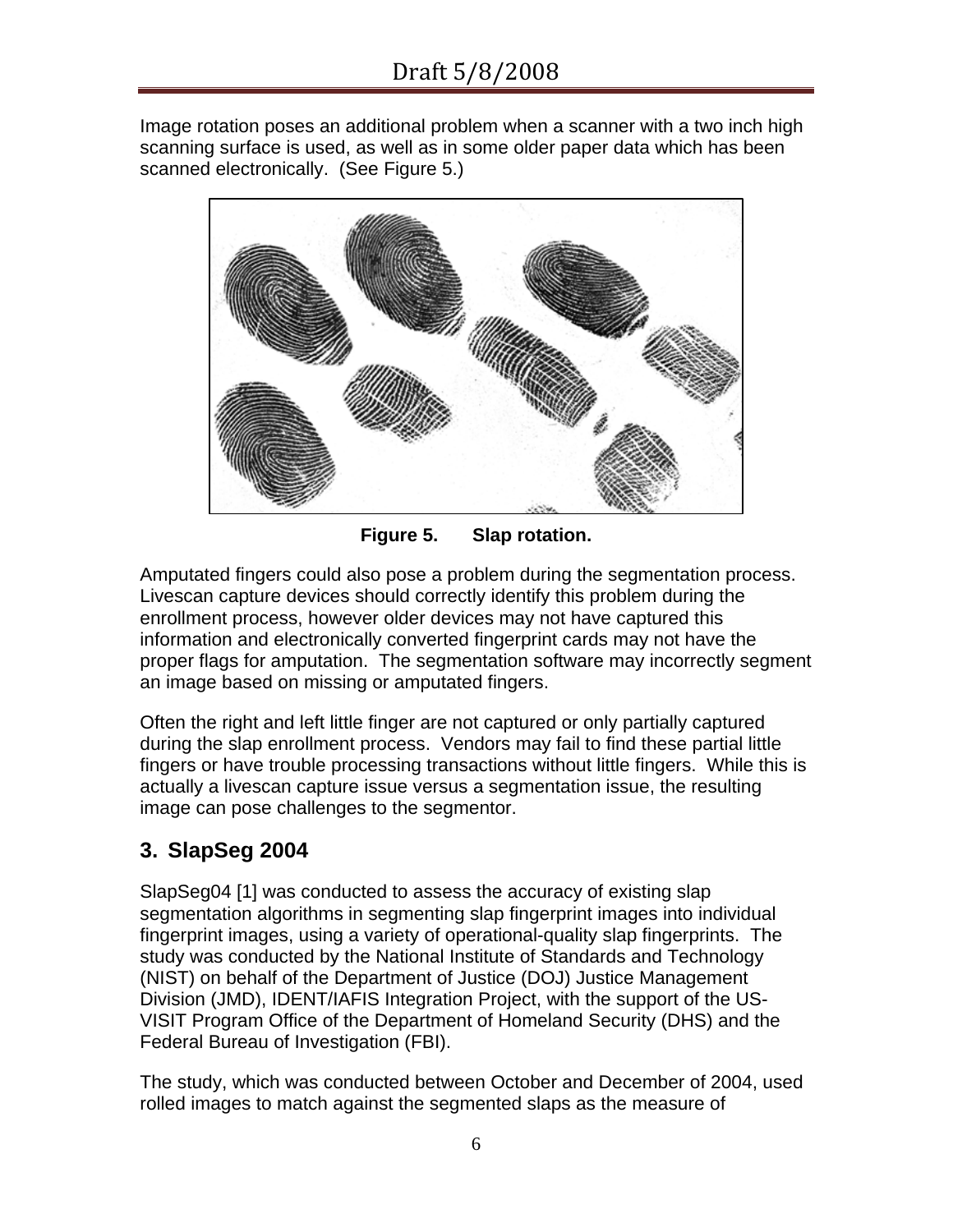segmentation success. This required manual checking to verify the results of each vendor as a low quality image may have segmented correctly without matching to the rolled image. The study examined records from about thirty thousand subjects from seven different operational datasets, none of which was three inch platen fingerprint data. SlapSeg04 incorporated several subtly different objectives including measurement of the accuracy of state-of-the-art slap segmentation software, assessment of the practicality of segmenting operational quality slap fingerprints, determination of the factors that cause slap segmentation and matching to fail, and assessment of the ability of segmentation algorithms to detect when segmentation was successful.

# <span id="page-6-0"></span>**4. SlapSegII**

SlapSegII will be conducted by NIST in order to provide the ability to assess the current state-of-the-art in slap segmentation technology. SlapSegII will give vendors the opportunity to participate multiple times as their technology improves and compare their results to previous results on the same dataset.

The study is sponsored by the FBI and DOS. The sponsors require the ability to test on large volumes of Sensitive But Unclassified (SBU) data. The FBI is accepting submissions consisting only of slap data, while DOS/DHS are currently migrating from 2 finger captures to ten finger captures for its US-VISIT program. The most efficient method for capturing ten fingers is slap images. Thus the sponsors will benefit from knowing what the current state of the art is in slap segmentation technology. Vendors will also benefit from the study as they will gain the knowledge of how their segmentation implementation will perform on a large dataset of operational quality law enforcement data. Thus, the study can prove extremely critical for improving segmentation technology.

# **4.1. Testing Strategy**

NIST intends to use a measure of successful slap segmentation for SlapSegII that requires minimal manual verification of segmented slaps and does not rely on the ability to match segmented slap images. This success measure is based on comparing segmentor output with "ground truth" segmentation coordinates. In order to prove effective, it is imperative to have a controlled test location, submission process, and validation data, as well as a clear understanding of the input and expected output.

# **4.2. Test Location**

All testing will be conducted at the NIST laboratory in Gaithersburg, MD. The lab responds to needs for measurement methods, tools, data, and technology. NIST researchers collaborate with colleagues in industry, academic institutions, and other government agencies. The result is research that advances the nation's technology infrastructure and is needed by U.S. industry to continually improve technology and services.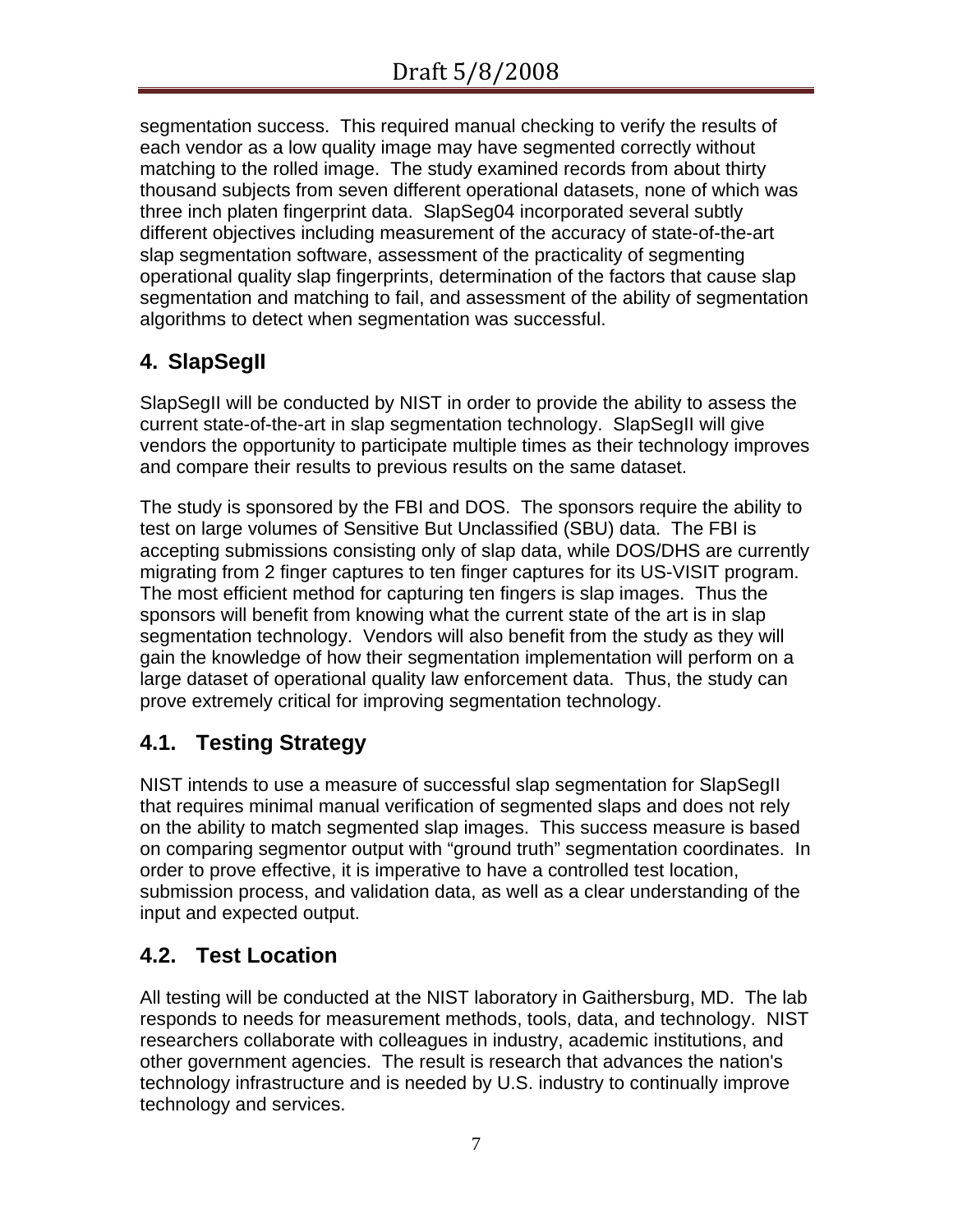# **4.3. Who Should Participate**

Makers of commercially available slap fingerprint segmentation software are invited to participate in the Slap Fingerprint Segmentation Evaluation II. In addition, companies, research organizations, or universities that have developed mature prototype or research slap fingerprint segmentation software are invited to participate. It is important to note that the segmentation software need not be "operational," nor a production system, nor commercially available. However, the system must, at a minimum, be a stable implementation capable of being "wrapped" (formatted) in the specification that National Institute of Standards and Technology (NIST) has published for this evaluation (Section [4](#page-6-0) of this document). Additionally, anonymous participation will not be permitted. The results of the evaluation of the software will be published with attribution to the participating organizations.

# **4.4. Submission Process**

In order to simplify the submission process, NIST will adhere to specific guidelines and processes for vendor submissions. NIST will write and maintain the control software. Vendors will submit compiled command line executables that do not use any graphical user interface (GUI) and will run on either Red Hat Enterprise Linux 5 or Windows Server 2003 operating systems<sup>[1](#page-7-0)</sup>. Any data generated or obtained during the SlapSegII evaluations, as well as any documentation required by the Government from the participants, becomes the property of the Government. Participants will not possess a proprietary interest in the data and/or submitted documentation.

# **4.5. Application Process**

In order to request participation in SlapSegII, potential participants must complete and submit the Application to Participate in SlapSegII (will be made available on the website). Incomplete forms will not be accepted. When completing the application, the Responsible Party must be an individual with the authority to commit the organization to the terms in this document, and the Point of Contact must be an individual with detailed knowledge of the system to be considered for evaluation.

Participants may withdraw from the SlapSegII evaluations at any time before the software to be evaluated is received by NIST, without their participation and withdrawal being documented in the SlapSegII Evaluation Report.

<span id="page-7-0"></span> $\overline{a}$ 1 Specific hardware and software products identified in this plan will used in order to perform the evaluations described in this document. In no case does identification of any commercial product, trade name, or vendor, imply recommendation or endorsement by the National Institute of Standards and Technology, nor does it imply that the products and equipment identified are necessarily the best available for the purpose.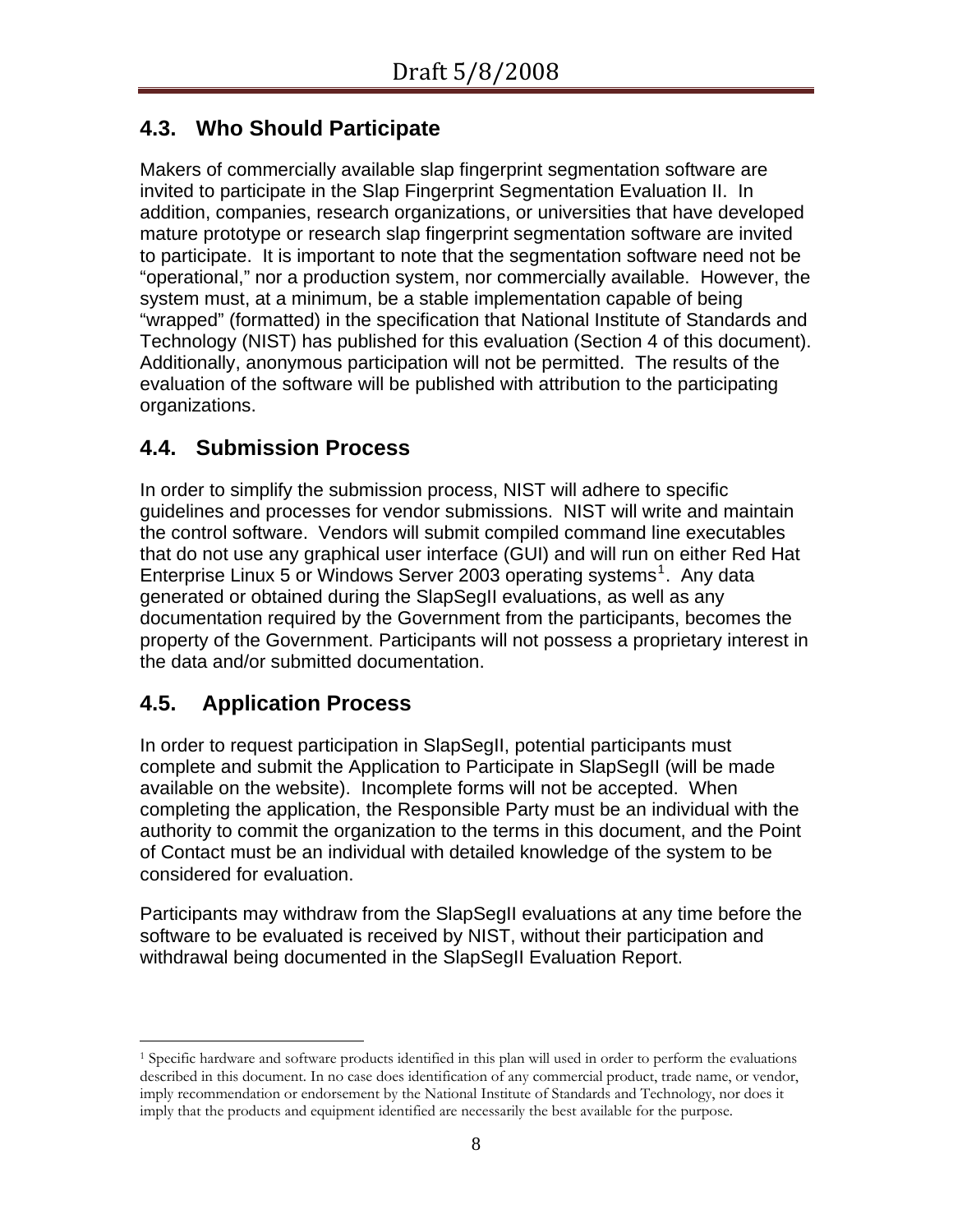Upon receipt of the signed form by NIST, the organization will be classified as a "Participant". NIST must receive the form by the due date described in the SlapSegII Calendar, as posted on the SlapSegII website for inclusion in the initial evaluation report. Registered participants should then download the small Validation Dataset when it is available on the website.

# **4.6. Points of Contact**

The SlapSegII Liaison is the government point of contact for SlapSegII. All correspondence should be directed to [slapseg@nist.gov](mailto:slapseg@nist.gov), which will be received by the SlapSegII Liaison and other SlapSegII personnel. Any correspondences may be posted on the FAQ (Frequently Asked Questions) area of the SlapSegII website at the discretion of the SlapSegII Liaison. The identity of those persons or organizations whose correspondences lead to FAQ postings will not be made public in the FAQ.

# **4.7. Validation Data**

In order to minimize the variability introduced to testing by the physical differences in vendor hardware versus NIST hardware, NIST will provide sample/validation data to the vendors prior to testing. This validation data will be used to ensure that the software produces the same results on vendor computers and NIST computers. Thus ensuring the software being tested will produce the required data format during testing.

### **4.7.1. Access to SlapSegII Validation Data**

The SlapSegII Validation Data will be supplied to Participants to assist in preparing for SlapSegII. The fingerprints in the SlapSegII Validation Data are representative of the SlapSegII Test Data only in format. Image quality, collection device, and other characteristics may vary between the Validation and Test Datasets.

### **4.7.2. Validation and Submission Process**

Prior to submission of their SDK the participant needs to verify that their software executes on the validation data and produces segmentation information in the required format.

After the Participant has executed his software on the Validation Data, the output of the validation data must be submitted to NIST along with the SDK. Software can be sent by email (**file must be encrypted using encryption key provided by NIST**) to [slapseg@nist.gov](mailto:slapseg@nist.gov), or on CD (recommend encrypting the files on the CD) to: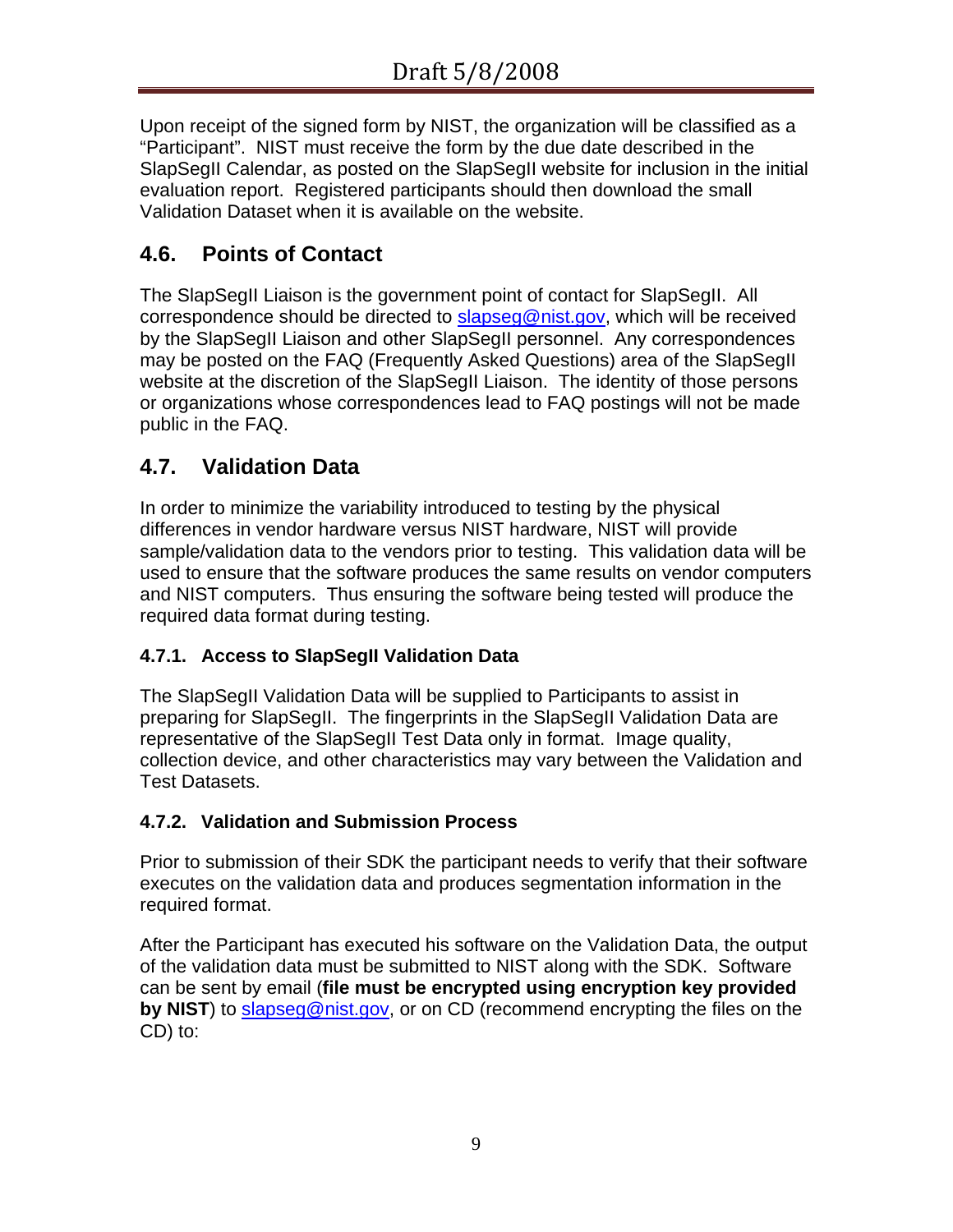Slap Fingerprint Segmentation Evaluation II (SlapSegII) Liaison National Institute of Standards and Technology Information Access Division (894) 100 Bureau Drive, Stop 8940 Gaithersburg, MD 20899-8940

Software submitted must be compliant with the section [4](#page-6-0) of the SlapSegII Documentation, as posted on the SlapSegII website at

#### <http://fingerprint.nist.gov/SlapSegII/slapsegII.pdf>

Upon receipt of the SDK and validation output, NIST will attempt to reproduce the output by executing the SDK on the validation data using a NIST computer. In the event of disagreement in the output, if the software is found to be nonfunctional or non-compliant with section [4](#page-6-0) of this document, or the validation dataset results cannot be replicated by NIST, participants will be notified with a detailed description of the problem(s) and given a reasonable opportunity to resubmit (as time allows) according to the discretion of the SlapSegII Liaison.

# **4.8. Application Inputs**

 $\overline{a}$ 

Slap Fingerprint Segmentation Evaluation II will investigate the accuracy of fingerprint image segmentation systems for use with multi-finger slap images. These slap images will consist of both 2 inch slap data (fingerprint are rotated) and 3 inch slap data (no rotation). The 2 inch data contains left and right four finger slap images that are live-scan and rescanned ink. The 3 inch data contains left and right four finger slap images as well as slap impressions containing both left and right thumbs. All 3 inch data is live-scan.

The submitted segmentation application is assumed to run on Windows Server [2](#page-9-0)003 or Red Hat Linux Enterprise 5.0, on x86 platforms<sup>2</sup>. Other options must be approved by the Test Liaison. The application must have a command-line interface as specified in this document; no other user interface is permissible.

The segmentation application must be capable of taking as input either a Wavelet Scalar Quantization (WSQ) compressed slap image, or an uncompressed raw slap image, and outputting the segmentation coordinates as specified in this document.

<span id="page-9-0"></span><sup>2</sup> Specific hardware and software products identified in this plan will used in order to perform the evaluations described in this document. In no case does identification of any commercial product, trade name, or vendor, imply recommendation or endorsement by the National Institute of Standards and Technology, nor does it imply that the products and equipment identified are necessarily the best available for the purpose.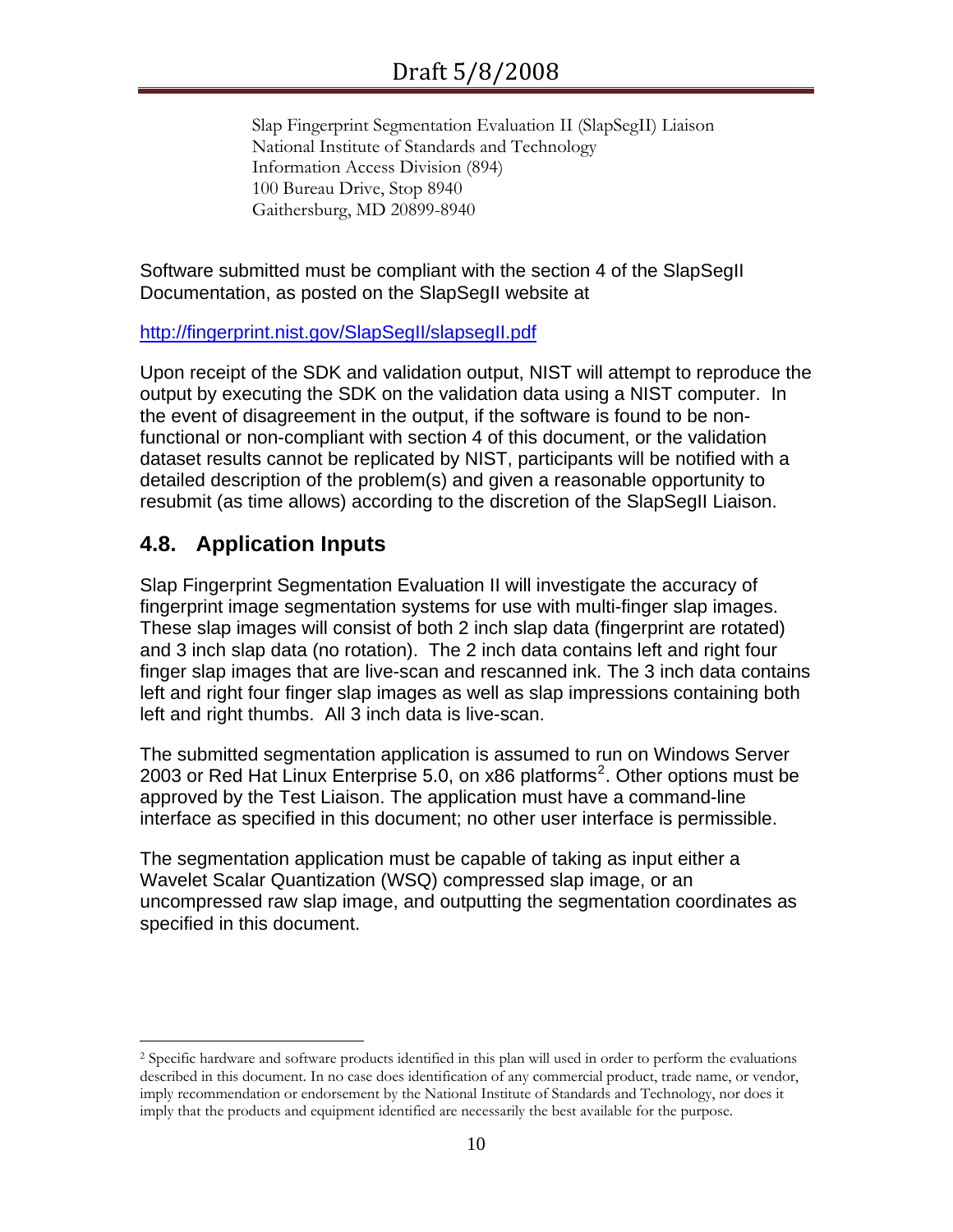### **4.8.1. Slap Image Files**

The segmentation application must be capable of processing multi-finger slap images stored in both

- Wavelet Scalar Quantization (WSQ) compressed format and
- Uncompressed raw 8-bit (one byte per pixel) grayscale format.

These formats are defined further below and syntactically correct samples will be made available on the website.

### **4.8.1.1. Resolution and Dimensions**

All images for this test shall be 500 PPI resolution (horizontal and vertical). The dimension of the 3 inch slap images are 1576 x 1572 pixels (80mm x79.9mm, 3.15in x 3.14in). The majority of the 2 inch slap images are 1600 x 950 pixels (81.3mm x 48.3mm, 3.2in x 1.9in) but may be as large as ?? x ?? pixels.

### **4.8.1.2. Slap Image Filenames**

Multi-finger slap image files shall be specified in the command line either by relative pathnames, or fully-qualified pathnames. Unix-style forward slashes ("/") shall be used, not Windows-style backward slashes ("\"). For example,

### **/3inch/data/slap001.wsq**

The *root* filename is defined as the filename without the path or extension. For example,

#### **slap001**

Root filenames will be limited to alphanumeric characters and underscores. Symbolic links or Windows shortcuts will not be used.

### **4.8.1.3. WSQ File Format**

WSQ files are compliant with the document WSQ Gray-Scale Fingerprint Image Compression Specification [[2](#page-22-2)].

NIST has public domain WSQ tools in NIST Biometric Image Software (NBIS) [\[3\]](#page-22-3). A variety of commercial vendors of WSQ tools can easily be found by doing an Internet search for WSQ compression software.

### **4.8.1.4. Raw File Format**

Raw 8-bit grayscale image files are canonically encoded with black equal to 0, white equal to 255, etc.; stored left to right, top to bottom, with one 8-bit byte per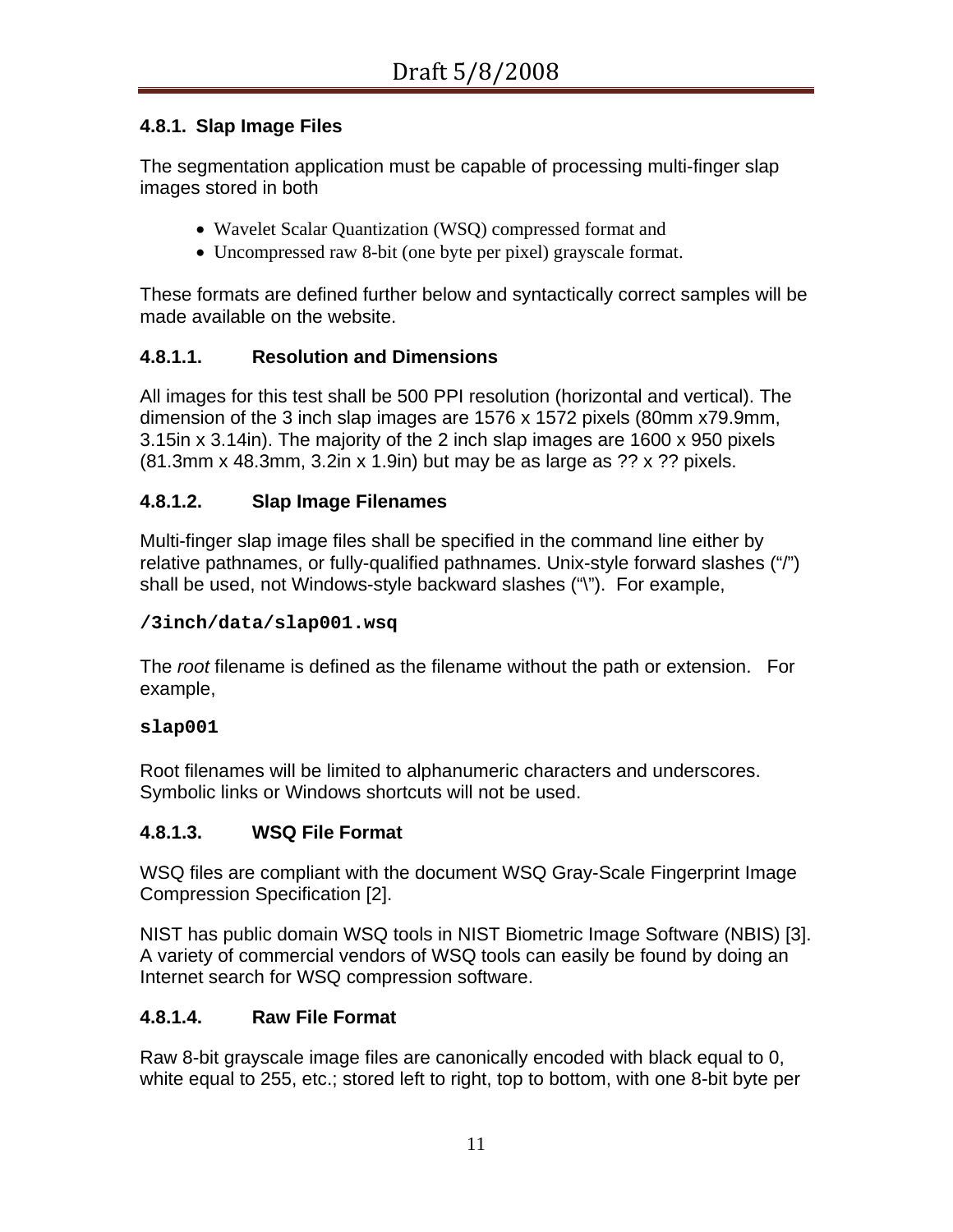pixel. The number of bytes in a file is exactly the image width \* image height, as measured in pixels; there is no header.

### **4.8.2. Input Parameters**

The following information shall be provided as parameters to the segmentation application:

### **Identifier [-i]**

If this input is given the segmentation algorithm will return the software vendor's point of contact email address without performing any segmentation. This will be used to confirm that the correct segmentation algorithm is run for the testing vendor.

#### **Type [-t]**

specifies the type of the fingerprint image: **2** (2 inch), **3** (3 inch).

#### **Hand identifier[-h]**

specifies **R** (right hand ), **L** (left hand), or **T** (two thumb, 3 inch only) corresponding to the specified slap image.

#### **Source [-s]**

specifies the source of the fingerprint image: **L** (livescan), **P** (paper), or **U** (unspecified; could be livescan or paper).

The parameters (if present) will always be in the stated order. Parameters will be separated by spaces or tabs.

#### **4.8.2.1. Example Command-line Usage**

The following are examples of how the input parameters may be specified to the segmentation application (using "Unix-like" command-line usage syntax). In the following examples, items within "[ ]" are optional.

The application should be named "ssIIseg" (Linux) or "ssIIseg.exe" (Windows).

# **Usages: ssIIseg –i ssIIseg –t TYPE -h ID –s SOURCE image.wsq ssIIseg –t TYPE -h ID –s SOURCE image.raw WIDTH HEIGHT**

**-i** 

Segmentation algorithm only returns vendor point of contact email address for confirmation that testing is linked to correct vendor.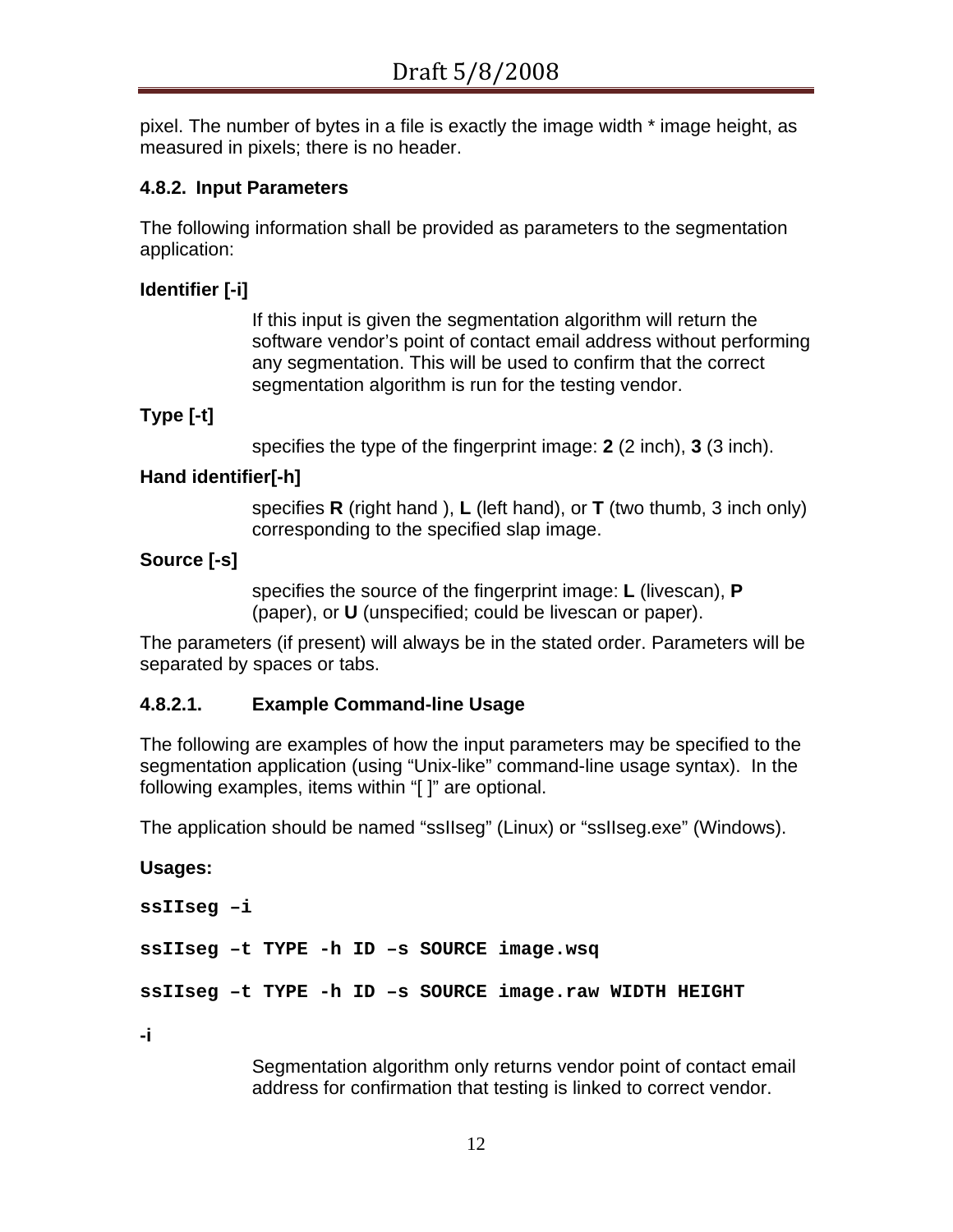### **-t TYPE**

Slap image type (**2**=2 inch, **3**=3 inch, no other cases)

#### **-h ID**

Hand identifier (**R**=right, **L**=left, **T**=Two Thumbs) (no other cases; uppercase only)

#### **-s SOURCE**

Fingerprint image source (**L**=live-scan, **P**=paper, **U**=unspecified) (no other cases; uppercase only). 3 inch data will be all live-scan and 2 inch can be a mix of live-scan, paper, and unknown.

#### **image.wsq**

WSQ compressed image filename

#### **image.raw WIDTH HEIGHT**

Raw image filename with height and width in pixels

#### **Examples:**

**ssIIseg –i** 

**ssIIseg –t 3 –h R –s L slap001.wsq** 

**ssIIseg –t 3 –h L –s L slap001.raw 1576 1572** 

### **4.9. Application Outputs**

### <span id="page-12-0"></span>**4.9.1. Segmentation Coordinates**

The segmentation output for each input image will be multiple lines of text which contain the segmentation box coordinates for each expected finger in the slap image. The output coordinate format will be based on the type-14 record from ANSI/NIST-ITL 1-2007 [\[4](#page-22-1)].

For 2 inch images the output will be the x,y coordinates for all four corners of the segmentation box and the angle of rotation (theta) for the fingerprints in the image. The corner x,y coordinates will be listed in the following order: top-left, top-right, bottom-left, and bottom-right. The rotation angle will use positive for clockwise rotation and negative for counter-clockwise rotation and be given in degrees of rotation.

All 3 inch input data is assumed to be vertical/non-rotated and the segmentation should be the best fit vertical/non-rotated box for each finger in the slap image. The segmentation coordinates for the 3 inch slap will be the x-position of the left side, x-position of the right side, y-position of the top, and y-position of the bottom of the segmentation box. All x,y positions are from the top-left corner of the slap image.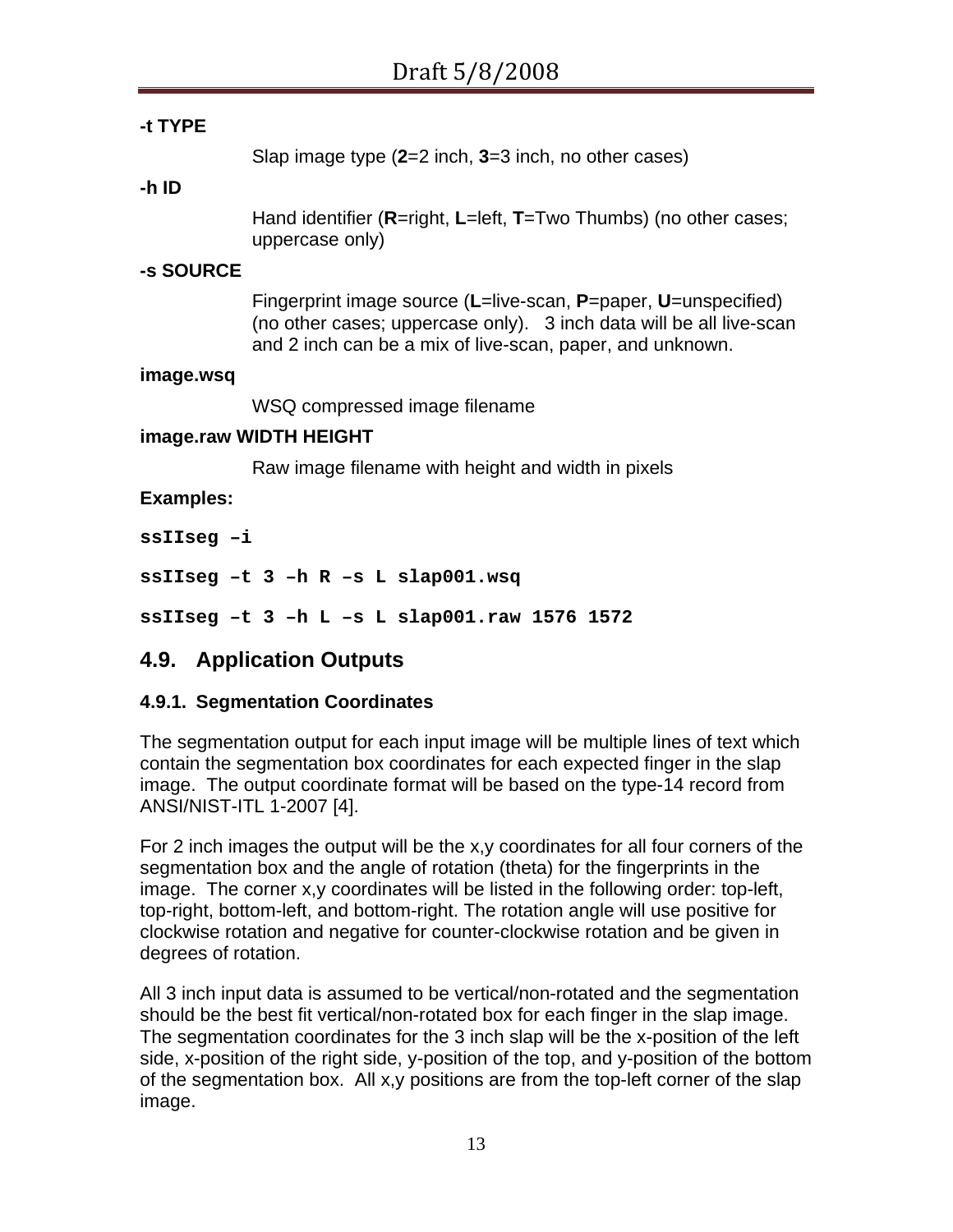The output should be written to a file with the same name as the input file but changing the extension from either .wsq or .raw to .sgm. For example if the input file is image.wsq the output file should be image.sgm. The output file should be written in the same directory path as the input file. Examples for each image type are:

#### *2 Inch Right Hand:*

 $02, x_{tl}, y_{tl}, x_{tr}, y_{tr}, x_{bl}, y_{bl}, x_{br}, y_{br}$  $03, x_{tl}, y_{tl}, x_{tr}, y_{tr}, x_{bl}, y_{bl}, x_{br}, y_{br}$  $04, x_{tl}, y_{tl}, x_{tr}, y_{tr}, x_{bl}, y_{bl}, x_{br}, y_{br}$  $05, x_{tl}, y_{tl}, x_{tr}, y_{tr}, x_{bl}, y_{bl}, x_{br}, y_{br}$ theta

#### *2 Inch Left Hand:*

 $07, x_{tl}, y_{tl}, x_{tr}, y_{tr}, x_{bl}, y_{bl}, x_{br}, y_{br}$  $08, x_{tl}, y_{tl}, x_{tr}, y_{tr}, x_{bl}, y_{bl}, x_{br}, y_{br}$  $09, x_{tl}, y_{tl}, x_{tr}, y_{tr}, x_{bl}, y_{bl}, x_{br}, y_{br}$  $10, x_{tl}, y_{tl}, x_{tr}, y_{tr}, x_{bl}, y_{bl}, x_{br}, y_{br}$ theta

#### *3 Inch Right Hand:*

02, X<sub>left</sub>, X<sub>right</sub>, Y<sub>top</sub>, Y<sub>bottom</sub> 03, X<sub>left</sub>, X<sub>right</sub>, Y<sub>top</sub>, Y<sub>bottom</sub> 04, X<sub>left</sub>, X<sub>right</sub>, Y<sub>top</sub>, Y<sub>bottom</sub> 05, X<sub>left</sub>, X<sub>right</sub>, Y<sub>top</sub>, Y<sub>bottom</sub>

#### *3 Inch Left Hand:*

07, X<sub>left</sub>, X<sub>right</sub>, Y<sub>top</sub>, Y<sub>bottom</sub> 08, X<sub>left</sub>, X<sub>right</sub>, Y<sub>top</sub>, Y<sub>bottom</sub> 09, X<sub>left</sub>, X<sub>right</sub>, Y<sub>top</sub>, Y<sub>bottom</sub> 10, X<sub>left</sub>, X<sub>right</sub>, Y<sub>top</sub>, Y<sub>bottom</sub>

#### *3 Inch Two Thumb:*

01, X<sub>left</sub>, X<sub>right</sub>, Y<sub>top</sub>, Y<sub>bottom</sub> 06, X<sub>left</sub>, X<sub>right</sub>, Y<sub>top</sub>, Y<sub>bottom</sub>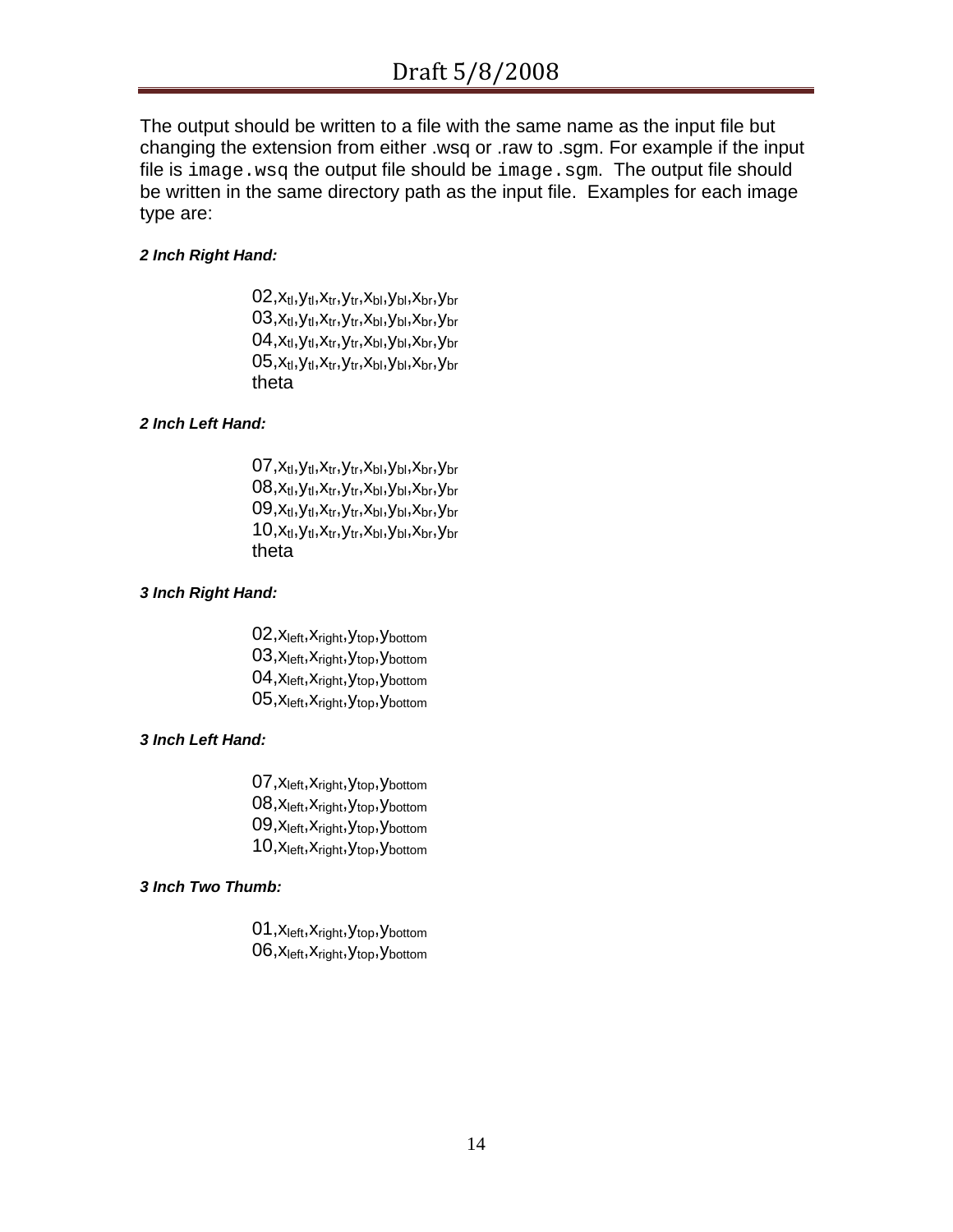The finger positions are the position codes defined in Table 12 of ANSI/NIST-ITL 1-2007 [\[4\]](#page-22-1):

> Right thumb Right index Right middle Right ring Right little Left thumb Left index Left middle Left ring Left little

If the segmentation algorithm can't detect/segment one or more of the fingers it must output a -1 after the finger number indicating it could not segment that finger. For example:

> 02, X<sub>left</sub>, X<sub>right</sub>, Y<sub>top</sub>, Y<sub>bottom</sub> 03,-1 04, X<sub>left</sub>, X<sub>right</sub>, Y<sub>top</sub>, Y<sub>bottom</sub> 05, X<sub>left</sub>, X<sub>right</sub>, Y<sub>top</sub>, Y<sub>bottom</sub>

# **4.10. Error Codes and Handling**

The segmentation application shall exit with a return code of zero on success. The participant must provide documentation of all (non-zero) error or warning codes (see section [4.11\)](#page-15-0).

The application should include error/exception handling so that in the case of a crash, the return code is still provided to the calling shell.

We request that the following return codes be used:

### **Return code Explanation**

- 0 Success
- 1 Unable to read input file
- 2 Unable to open/decompress input WSQ file
- 10 0 fingers could be segmented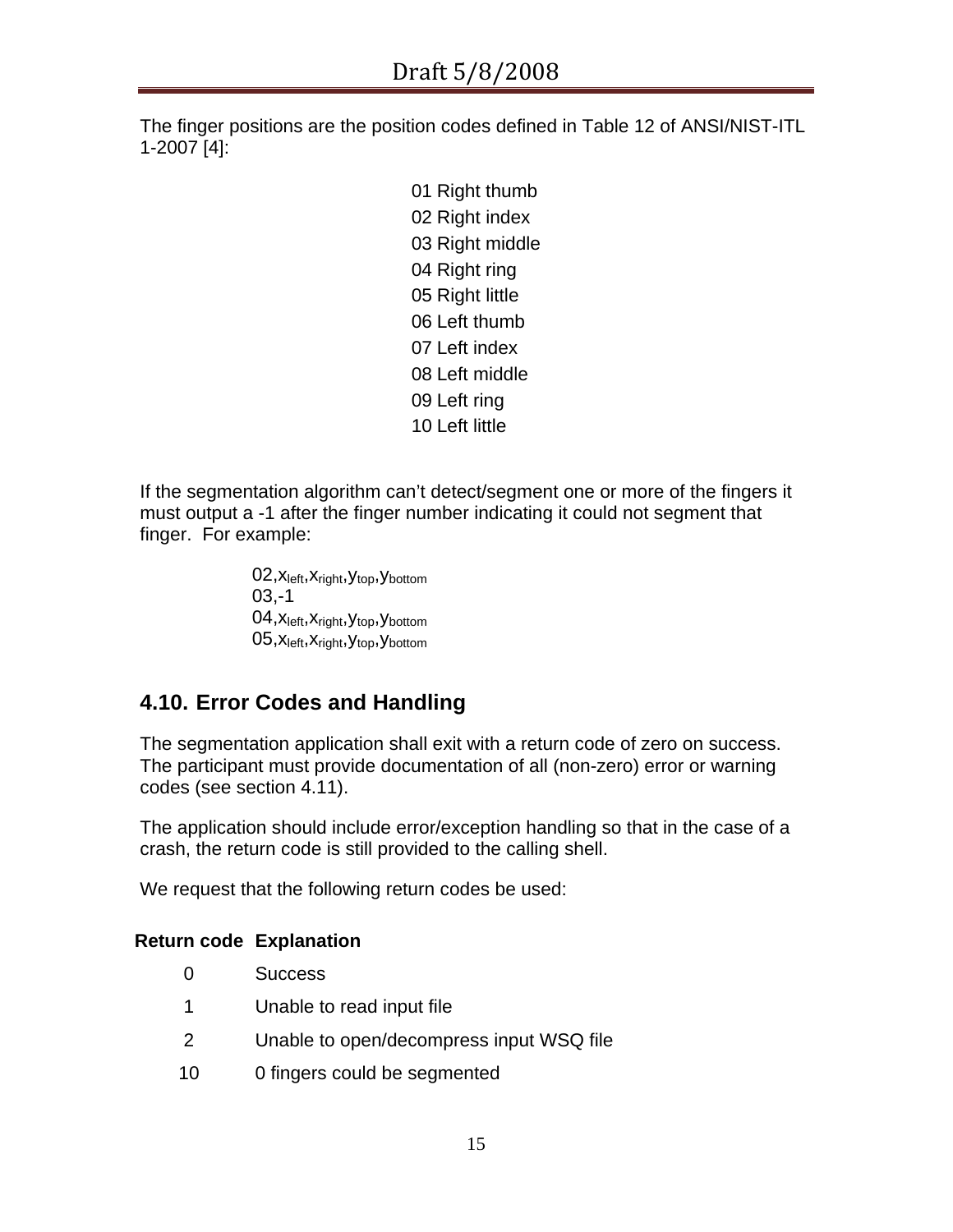- 11 Only 1 finger could be segmented
- 12 Only 2 fingers could be segmented
- 13 Only 3 fingers could be segmented
- 20 63 Application-specific fatal errors (explained in documentation)

64 – 127 Application-specific non-fatal warnings (explained in documentation)

All errors, warnings and informational messages shall be limited to output displayed via standard output or standard error. No GUI-type dialog windows are permitted.

# <span id="page-15-0"></span>**4.11. Software and Documentation**

### **4.11.1. Application type and platform**

The application provided shall be command-line driven, and capable of being run in non-interactive "batch mode." No graphical user interface (GUI) is permitted.

Test participants shall provide NIST with binaries only (i.e. no source code) for their segmentation application. Testing of segmentation systems will be performed on commercial, off-the-shelf PCs. Applications running on Red Hat Enterprise Linux 5 or Microsoft Windows Server 200[3](#page-15-1) are preferred<sup>3</sup>; other operating systems must be approved by the Test Liaison.

### **4.11.2. Installation**

Segmentation software must install and run easily to be evaluated. The application shall be immediately executable without use of an installation program. Please contact the Test Liaison if an installation program is absolutely necessary. The application shall be executable on any number of machines without requiring additional machine-specific license control procedures or activation.

It is preferred that the application be packaged as a single executable file. If external libraries (such as DLLs) are necessary, they must work from the application directory, and not require installation in another location.

### **4.11.3. External Communication**

The segmentation software running on NIST hosts shall not write any data to external resources (e.g. server, file, network connections, or other process) other than those explicitly allowed in this document.

<span id="page-15-1"></span> $\overline{a}$ <sup>3</sup> Specific hardware and software products identified in this plan will used in order to perform the evaluations described in this document. In no case does identification of any commercial product, trade name, or vendor, imply recommendation or endorsement by the National Institute of Standards and Technology, nor does it imply that the products and equipment identified are necessarily the best available for the purpose.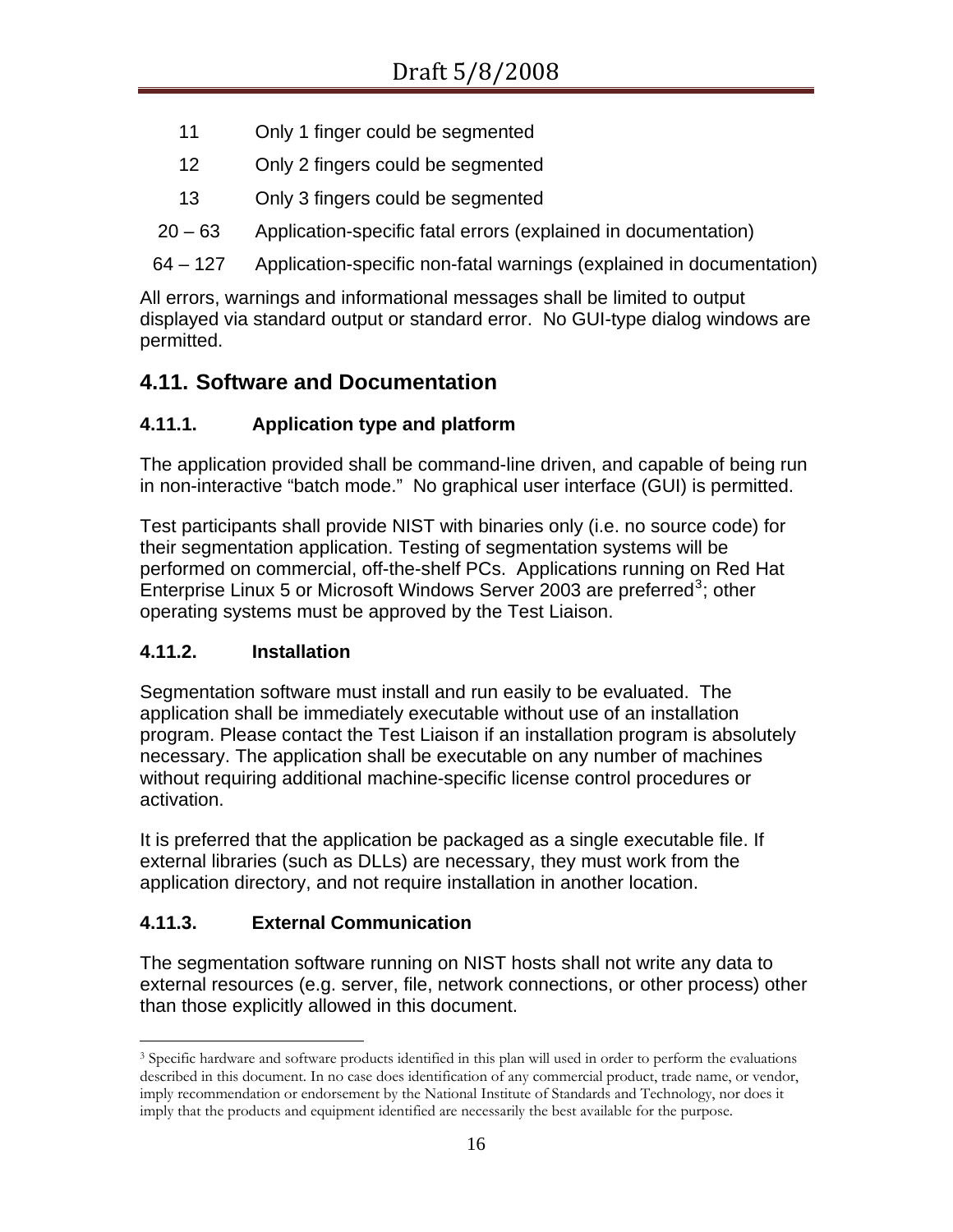### **4.11.4. Documentation**

Complete documentation of application usage shall be provided, and shall detail any additional functionality or behavior beyond what is specified in this document. The documentation must define all error and warning codes.

### **4.11.5. Speed**

Software that runs excessively slow cannot be evaluated. On average, segmentation software should take much less than five (5) seconds to segment a slap image (using a 2.8 GHZ Pentium Xeon processor). Due to resource limitations, software that takes longer than that may not be evaluated. Processing speed will be noted but will not be a primary evaluation criterion.

# **4.12. Sample Data and Results**

Participants must test their software using the SlapSegII sample data, and email these results to the Test Liaison for validation before sending software to NIST for evaluation

|  |  |  | 4.13. SlapSegII Calendar (Tentative) |
|--|--|--|--------------------------------------|
|--|--|--|--------------------------------------|

| Date           |                                                       |
|----------------|-------------------------------------------------------|
| 5/8/2008       | Announcement/Request for Comments                     |
| 5/23/2008      | <b>End Comment Period</b>                             |
|                | <b>Release Final Test Plan</b>                        |
| 5/30/2008      | <b>Start Accepting Applications</b>                   |
|                | Validation Data Available                             |
| 6/27/2008      | <b>Last Day for Applications</b>                      |
| 7/18/2008      | <b>Validation Data Results Submission</b><br>Deadline |
| 7/25/2008      | Software Submission Deadline                          |
| Sep./Oct. 2008 | <b>Results Report Issued</b>                          |

# **5. Evaluation Data**

In an operational environment, slap segmentation is required for Ten-print Cards and Identification Flats. Ten-print Cards are synonymous with two inch data. Identification Flats are synonymous with three inch data. Two inch, Ten-print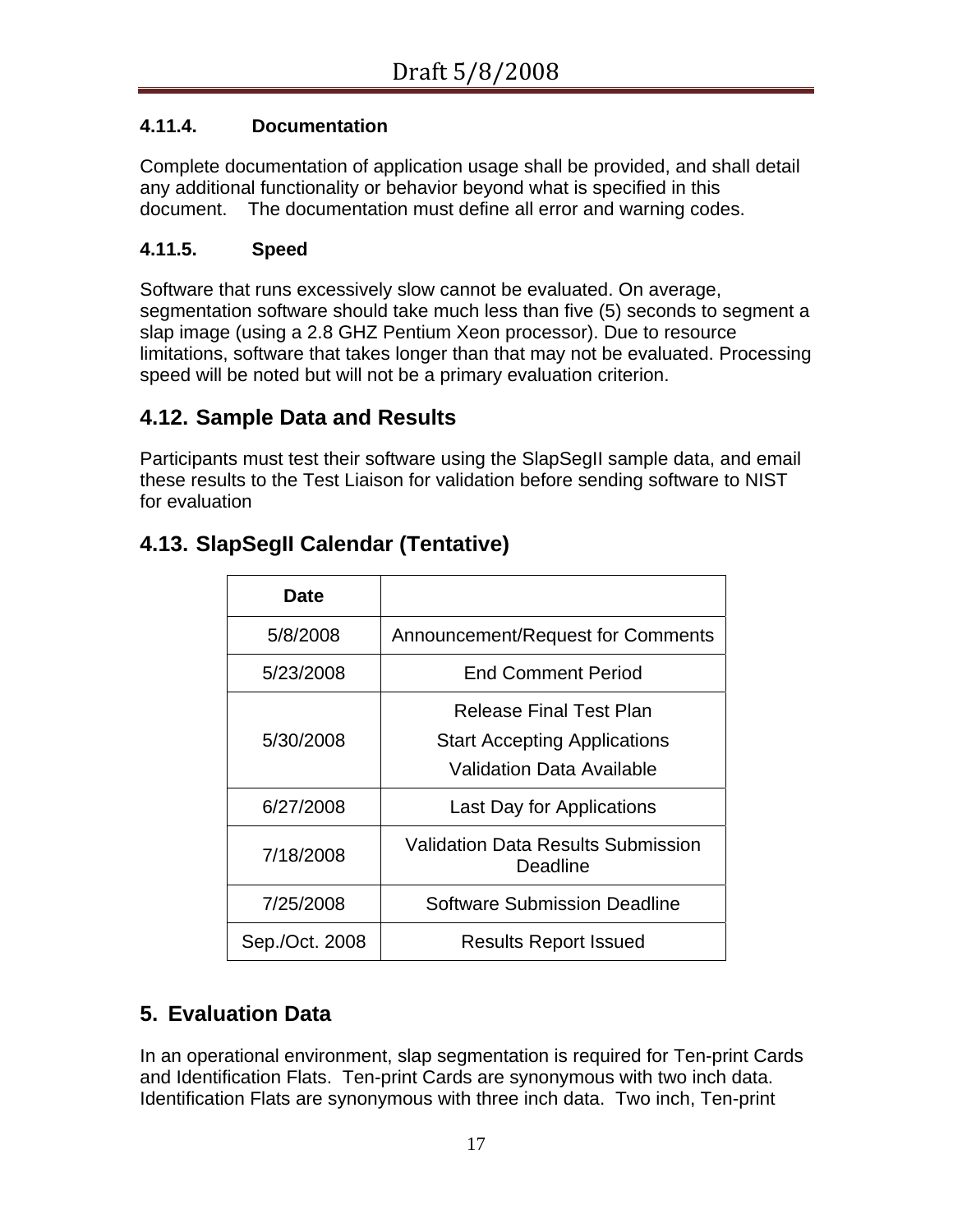Card, contains a right slap and left slap without thumbs. Three inch, Identification Flats, contains a right slap, left slap, and thumbs.

The segmentation process varies for two inch data and three inch data, due to the size of the image and number of components within the image. Because of the differences in the segmentation process, the SlapSegII test will evaluate segmentation of both two inch data and three inch data as separate tests. Vendors will be given the option of selecting to participate in the two inch test, three inch test, or both. Each test will be run using data, with approximately 20,000 to 24,000 subjects per test. The two inch test will be conducted using data from the law enforcement quality data, while the three inch test will use Identification Flats from the Department of State (DOS3).

The 2 inch dataset consists of a random selection of approximately 20,000 subjects with right and left hand slap images. The data contains mostly of livescan images and some scanned ink images. There is rotation in the images.

The three inch segmentation set will be conducted using the DOS3 dataset. The DOS3 dataset consists of a random selection of approximately 24,000 subjects with right hand, left hand, and thumb images. The thumb image is a single image that captures left and right thumb simultaneously. The data contains only live-scan images. The fingerprints are assumed vertical with no rotation so there is no rotation of the segmentation boxes.

# **5.1. Dataset Ground Truth**

The ground truth data is based on the NIST fingerprint segmentation algorithm NFSEG. Humans examined every slap image starting with the NFSEG segmentation boxes and hand corrected all errors to produce the ground truth segmentation. The ground truth boxes were placed to capture only the part of the finger above the first joint (ie. the finger tip). The left, right, and top sides of the segmentation boxes were placed so that a small amount of white space existed between the segmentation box and those edges of the fingerprint. The bottom side of the segmentation box was placed in the middle of the first joint/crease of the finger. [Figure 6](#page-18-0) shows an example of ground truth segmentation boxes.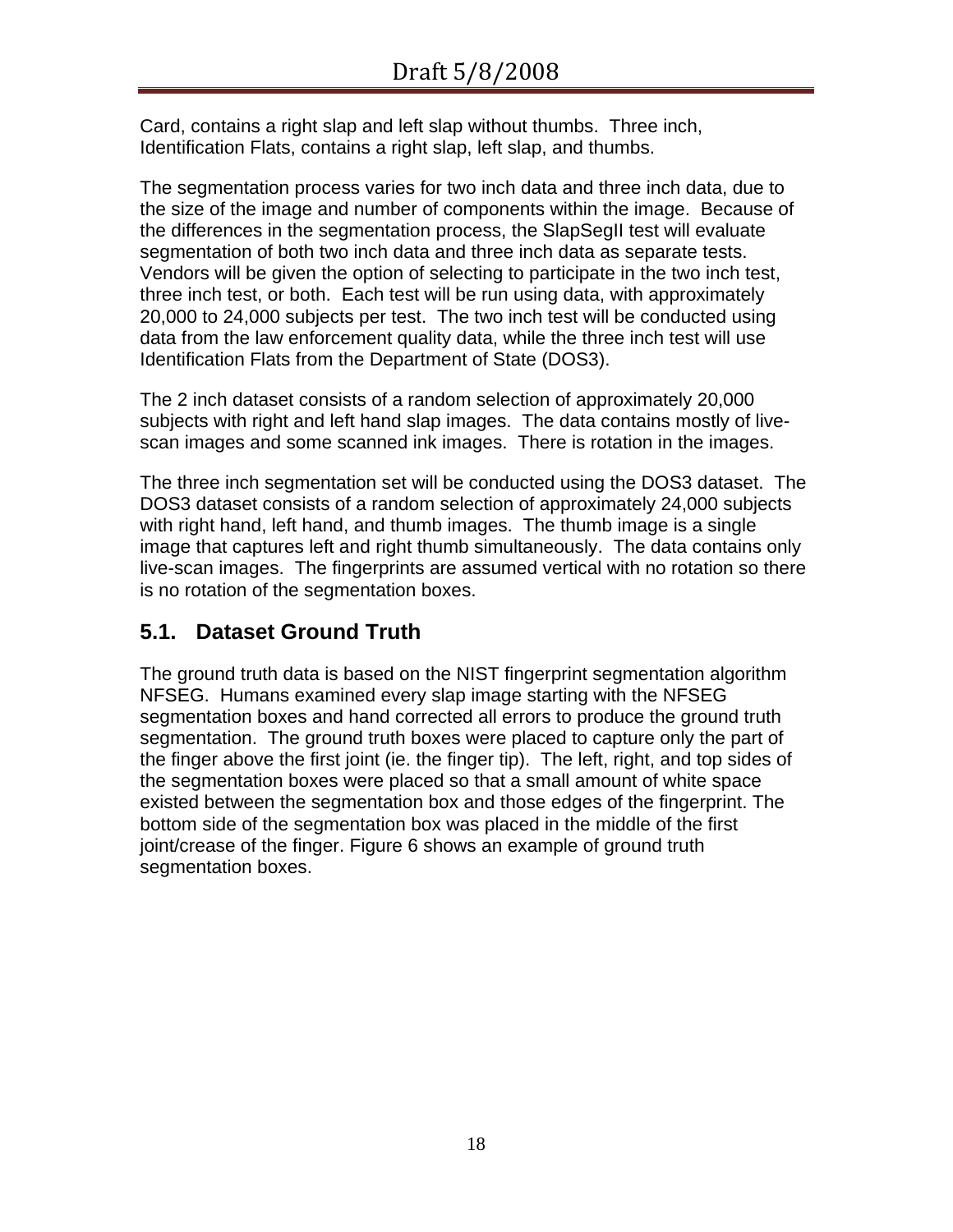

**Figure 6. Sample Ground Truth Boxes.** 

# <span id="page-18-0"></span>**5.2. Access to SlapSegII Test Data**

The SlapSegII Test Datasets are protected under the Privacy Act (5 U.S.C. 552a), and will be treated as Sensitive but Unclassified (SBU) and/or Law Enforcement Sensitive. SlapSegII participants will not have access to SlapSegII test data, before, during, or after the test.

# **6. How Successful Segmentation will be Determined in SlapSegII**

# **6.1. 3 Inch Data**

The measure of a successful segmentation for the 3 inch dataset will be a comparison of the segmentation algorithm's output to hand marked ground truth coordinates to determine if they are within an acceptable tolerance. The tolerances allowed are based on matching tests done with slap image data that has rolled mates. Tolerance values were selected so that segmentation would not significantly impact a matcher's ability to match the segmented fingerprint.

A sample of slap image data was selected from a dataset that also had rolled images. Testing was conducted to determine what tolerances around the hand marked ground truth segmentation boxes would produce a minimal effect on matching results using the more accurate matchers evaluated in the proprietary fingerprint template test  $(PFT)^4$  $(PFT)^4$  <http://fingerprint.nist.gov/PFT/index.html>.

The initial matching results were computed by matching the hand marked ground truth segmented fingerprint images against the rolled fingerprint images. A threshold was chosen based on these initial results and was fixed throughout the rest of the comparisons.

<span id="page-18-1"></span> $\overline{a}$ 4 Specific hardware and software products identified in this plan will used in order to perform the evaluations described in this document. In no case does identification of any commercial product, trade name, or vendor, imply recommendation or endorsement by the National Institute of Standards and Technology, nor does it imply that the products and equipment identified are necessarily the best available for the purpose.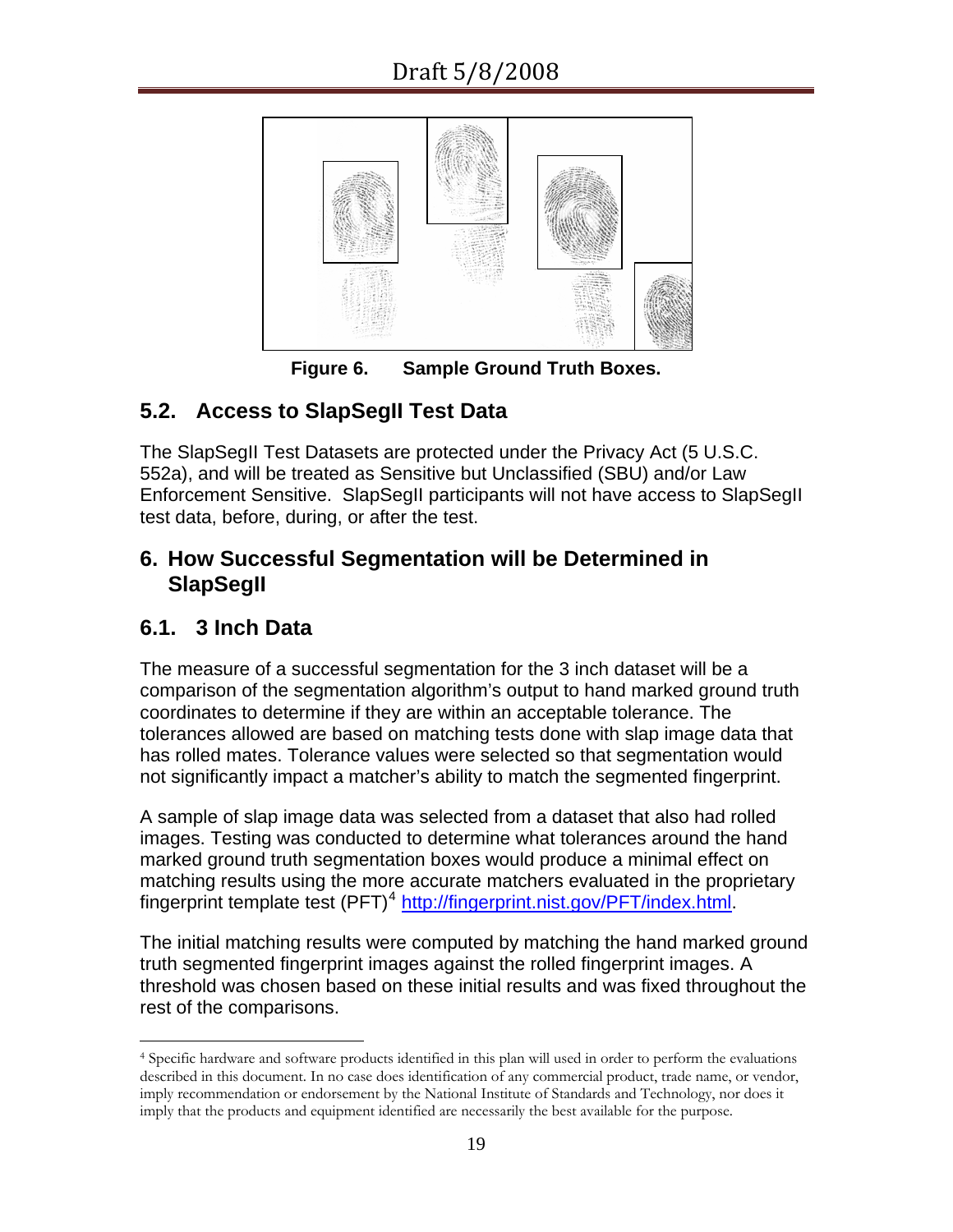Next each ground truth segmentation box was adjusted by various amounts and those segmentation results were matched against the same rolled images. These results were then compared to the "ground truth" results to determine how varying the edges of the ground truth box affected the number of False Rejects (FR) and False Accepts (FA) during matching.

[Figure 7](#page-20-0) shows the averages for the various matching results and different tolerances across all the fingers in both hands. The first row in the table ("Ground Truth") shows the number of false rejects and false accepts for the hand marked ground truth segmentation boxes. The "change from ground truth" columns show the difference between the number of FR/FA for a given tolerance adjustment and the ground truth value from the first row. The average number of mates in the dataset was 9,300 and the average number of non-mates was 36,713. The average size of the segmented images over the entire dataset was 270 pixels x 436 pixels.

The "All sides" rows show results for varying all four sides at the same time at the given tolerance. These two rows show that there is improvement in matcher performance when allowing the size of the segmentation boxes to increase beyond the size of the ground truth results. This allows the upper tolerance for the left, right, top and bottom to be set at +64 pixels. Since the crease is a more difficult area to detect and most of the better matchers crop the input image during enrollment, the bottom tolerance will be set to allow +128 pixels over the ground truth bottom edge.

The last 8 rows of the table show the effects of varying the left, right, top and bottom individually by -32 and -64 pixels. These results indicate a significantly larger error rate for both FR and FA when allowing a -64 pixel change to the left or right side. The top and bottom are more tolerant to a change of -64 pixels.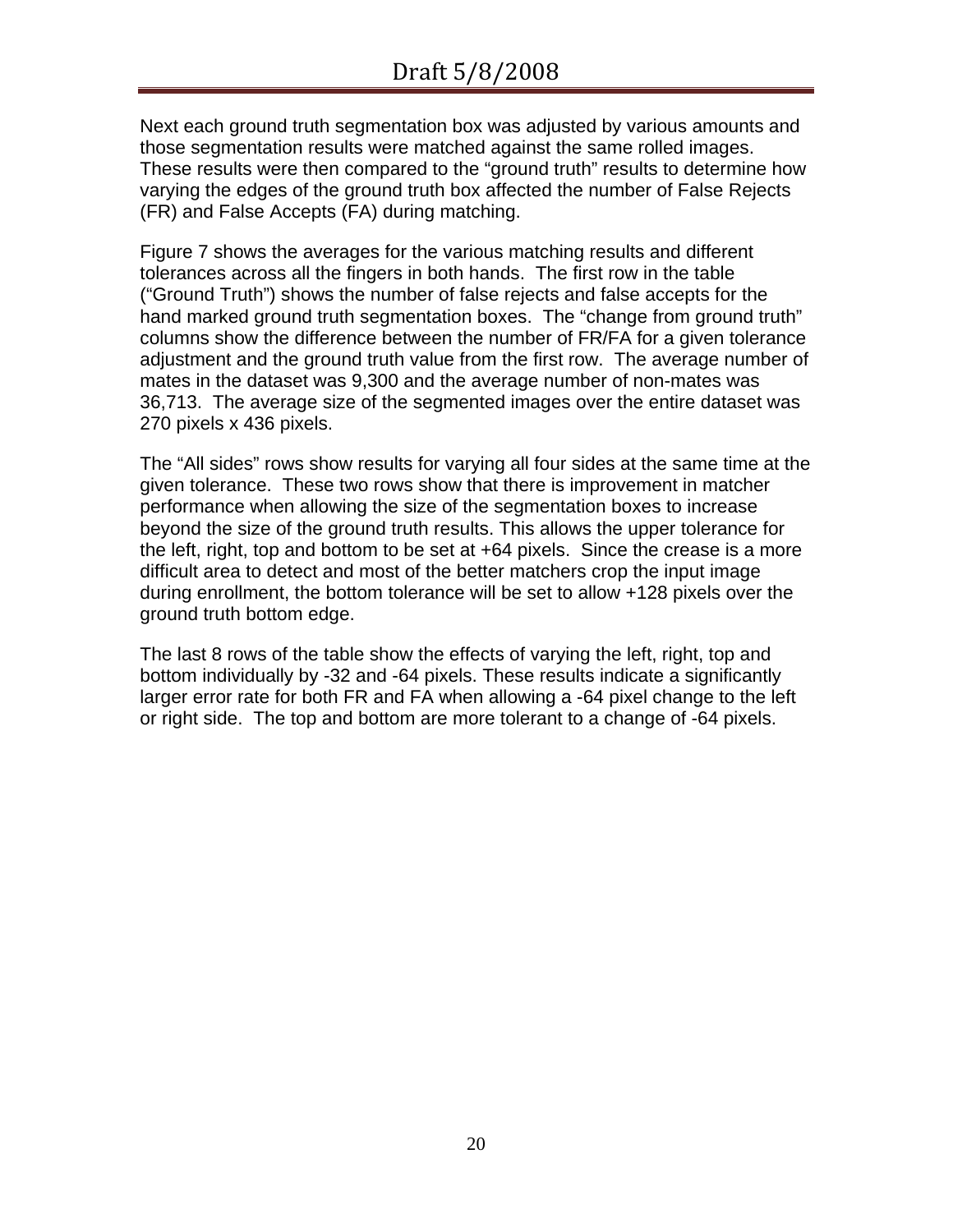| <b>Variation</b>    | Average #<br><b>False Reject</b> | <b>Change from</b><br><b>Ground Truth</b> | Average #<br><b>False Accept</b> | <b>Change from</b><br><b>Ground Truth</b> |
|---------------------|----------------------------------|-------------------------------------------|----------------------------------|-------------------------------------------|
| <b>Ground Truth</b> | 77                               |                                           | 24                               |                                           |
| All Sides +32       | 68                               | -9                                        | 20                               | $-4$                                      |
| All Sides +64       | 62                               | $-15$                                     | 18                               | -6                                        |
| Left $-32$          | 86                               | 9                                         | 34                               | 10                                        |
| Left $-64$          | 97                               | 20                                        | 64                               | 40                                        |
| Right -32           | 87                               | 10                                        | 37                               | 13                                        |
| Right -64           | 103                              | 26                                        | 64                               | 40                                        |
| Top -32             | 78                               | 1                                         | 25                               | 1                                         |
| Top $-64$           | 81                               | 4                                         | 33                               | 9                                         |
| Bottom -32          | 80                               | 3                                         | 27                               | 3                                         |
| Bottom -64          | 88                               | 11                                        | 32                               | 8                                         |

**Figure 7. Matching results (number of FRs and FAs) for different segmentation box tolerances.** 

<span id="page-20-0"></span>Based on the matching results shown in [Figure 7](#page-20-0) it is determined that the best tolerances for the left/right edges are as shown in the table in [Figure 8](#page-21-0). The solid line box is the size of the "average" image at 270 x 436 pixels which at 500 dpi is 0.54 inches x 0.87 inches. All the boxes are adjusted by a factor of two for better viewing.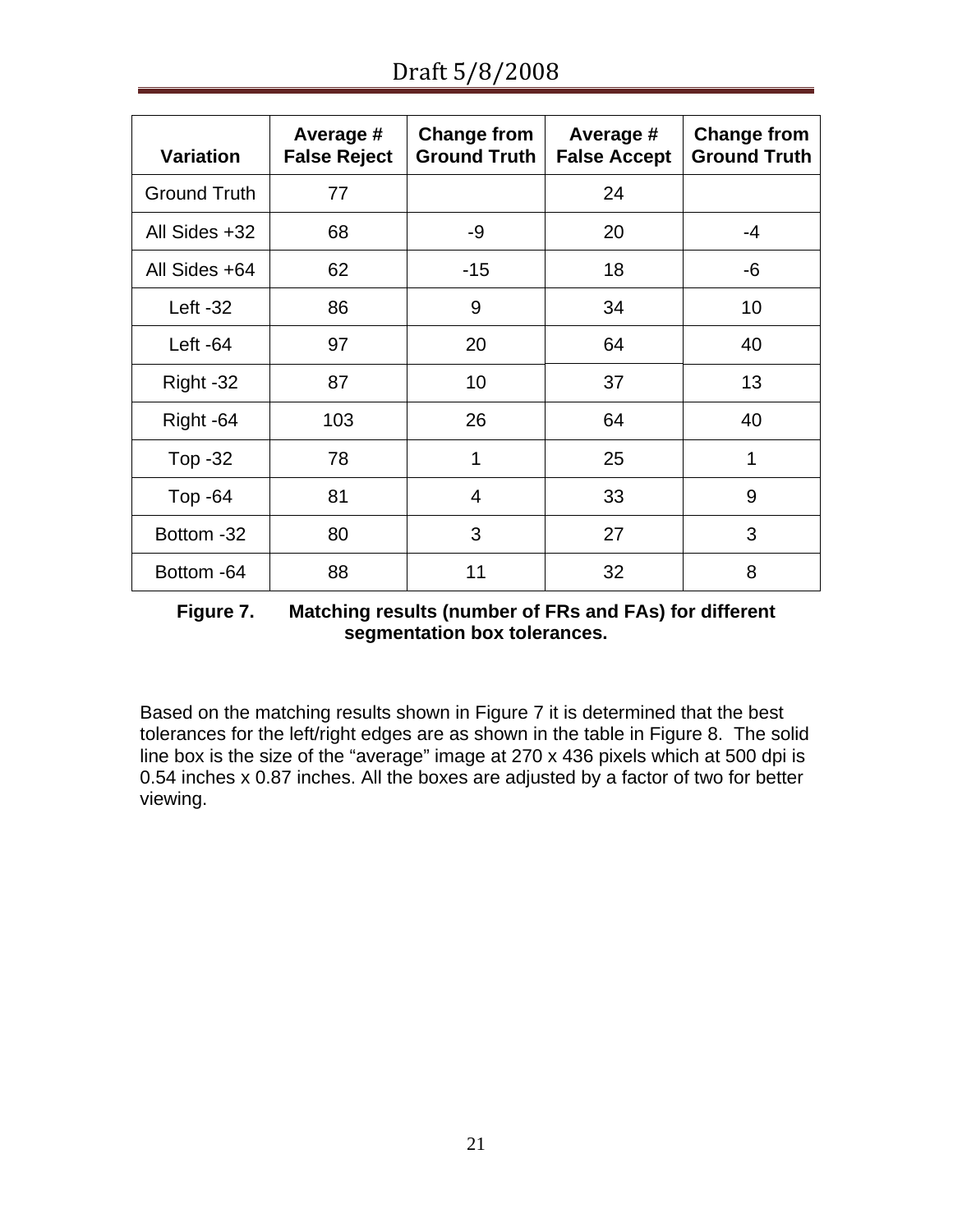

|               | <b>Segmentation Tolerances</b> |                                |  |
|---------------|--------------------------------|--------------------------------|--|
| <b>Side</b>   | <b>Lower Limit</b><br>(pixels) | <b>Upper Limit</b><br>(pixels) |  |
| Left/Right    | $-32$                          | $+64$                          |  |
| Top           | -64                            | $+64$                          |  |
| <b>Bottom</b> | -64                            | $+128$                         |  |

**Figure 8. Segmentation box tolerances.** 

<span id="page-21-0"></span>To further validate the choice of these segmentation box tolerances the NIST segmentor that was used in SlapSeg 04 was run on the data sample used to make [Figure 7](#page-20-0) and scored against the hand marked ground truth coordinates using the tolerances previously discussed and shown in [Figure 8.](#page-21-0) In SlapSeg04 the NIST segmentor was able to correctly segment 3 or more "matchable" fingers an average of 94.2% for slaps across the seven datasets used in that study [\[1\]](#page-22-0). Using this new metric for 3 inch data, the same segmentor can segment 3 more fingers 96.0% correct.

The reported results will use the tolerance shown in [Figure 8](#page-21-0) as the desired level of performance. Other tolerances can be shown which would be useful for vendors to see where segmentation errors may be occurring. This can include results given by individual edges, individual fingers, and left/right hand statistics in different finger combinations like 3 or more per hand and both index/middle.

### **6.2. 2 Inch Data**

The success measure for the 2 inch data is still being tested to determine what amount of tolerance can be used for the rotation angle. The final results will be